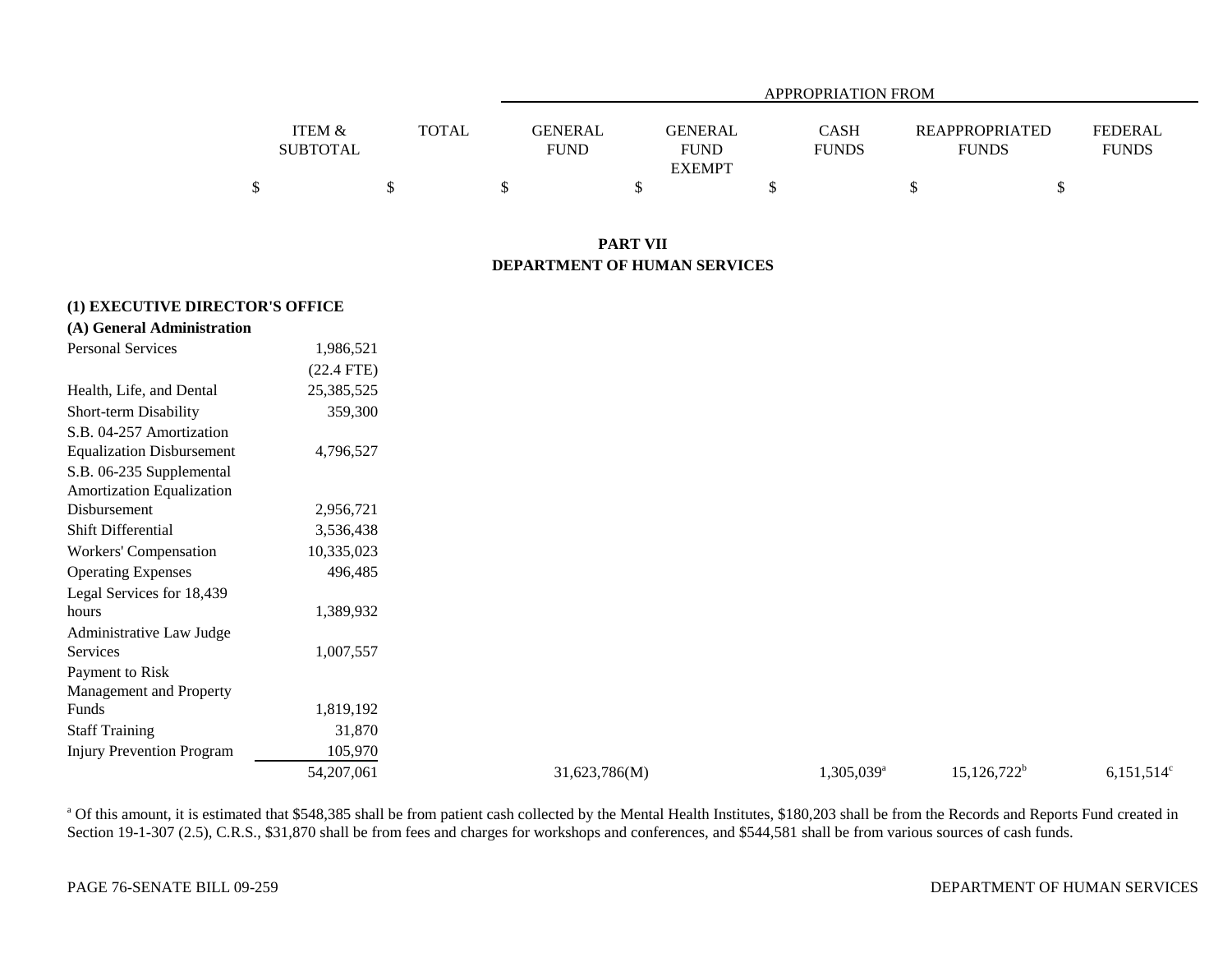|                                      |              |                               | <b>APPROPRIATION FROM</b>                      |                      |                                       |                                |  |  |  |
|--------------------------------------|--------------|-------------------------------|------------------------------------------------|----------------------|---------------------------------------|--------------------------------|--|--|--|
| <b>ITEM &amp;</b><br><b>SUBTOTAL</b> | <b>TOTAL</b> | <b>GENERAL</b><br><b>FUND</b> | <b>GENERAL</b><br><b>FUND</b><br><b>EXEMPT</b> | CASH<br><b>FUNDS</b> | <b>REAPPROPRIATED</b><br><b>FUNDS</b> | <b>FEDERAL</b><br><b>FUNDS</b> |  |  |  |
|                                      |              |                               |                                                |                      |                                       |                                |  |  |  |

b Of this amount, it is estimated that \$12,190,323 shall be from Medicaid funds transferred from the Department of Health Care Policy and Financing, \$160,000 shall be from federal Medicaid indirect costs received by the Department of Health Care Policy and Financing, \$1,350 shall be from other funds transferred from the Department of Health Care Policy and Financing, and \$2,775,049 shall be from various sources of reappropriated funds.

<sup>c</sup> Of this amount, it is estimated that \$707,332 shall be from the Temporary Assistance for Needy Families Block Grant, \$630,953 shall be from Section 110 vocational rehabilitation funds, \$280,000 shall be from Child Care Development Funds, \$261,097 shall be from federal cost allocation recoveries, \$240,443 shall be from the Substance Abuse Prevention and Treatment Block Grant, and \$4,031,689 shall be from various sources of federal funds.

| Office of Performance                                   |              |              |                      |                        |                        |
|---------------------------------------------------------|--------------|--------------|----------------------|------------------------|------------------------|
| Improvement                                             | 5,147,097    | 1,902,407    | $231,539^{\rm a}$    | $765,299^b$            | $2,247,852^{\circ}$    |
|                                                         | $(74.1$ FTE) |              |                      |                        |                        |
| Administrative Review Unit                              | 2,211,586    | 1,440,439(M) |                      |                        | $771,147$ <sup>d</sup> |
|                                                         | $(25.2$ FTE) |              |                      |                        |                        |
| Records and Reports of Child                            |              |              |                      |                        |                        |
| Abuse or Neglect                                        | 585,746      |              | 585,746 <sup>e</sup> |                        |                        |
|                                                         | $(7.5$ FTE)  |              |                      |                        |                        |
| Juvenile Parole Board                                   | 252,582      | 206,814      |                      | $45,768$ <sup>f</sup>  |                        |
|                                                         |              | $(2.2$ FTE)  |                      | $(0.8$ FTE)            |                        |
| <b>Developmental Disabilities</b>                       |              |              |                      |                        |                        |
| Council                                                 | 883,974      |              |                      |                        | 883,974 <sup>g</sup>   |
|                                                         | $(6.0$ FTE)  |              |                      |                        |                        |
| Colorado Commission for the                             |              |              |                      |                        |                        |
| Deaf and Hard of Hearing                                | 793,850      | 132,507      |                      | $661,343^h$            |                        |
|                                                         |              | $(0.8$ FTE)  |                      | $(2.0$ FTE)            |                        |
| Colorado Commission for<br>Individuals who are Blind or |              |              |                      |                        |                        |
| Visually Impaired                                       | 112,067      |              |                      | $112,067$ <sup>i</sup> |                        |
|                                                         |              |              |                      | $(1.0$ FTE)            |                        |
| Health Insurance Portability                            |              |              |                      |                        |                        |
| and Accountability Act of                               |              |              |                      |                        |                        |
| 1996 - Security Remediation                             | 531,472      | 395,312      | $377^a$              | $104,558^{\rm b}$      | $31,225^{\rm j}$       |
|                                                         |              |              |                      |                        |                        |
|                                                         |              |              |                      |                        |                        |

**(B) Special Purpose**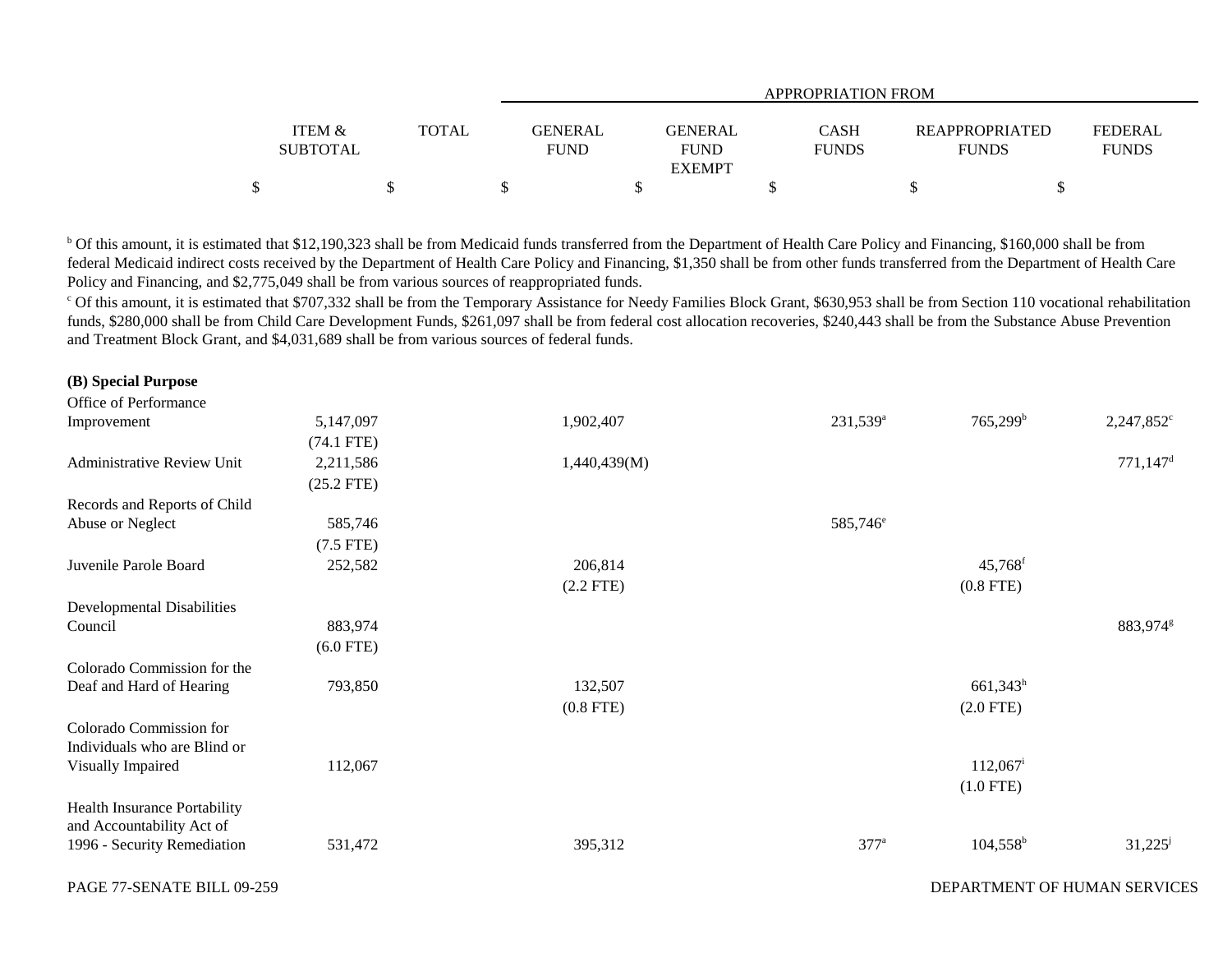|                                   |                           |                                      |              |  | APPROPRIATION FROM            |    |                                                |    |                             |                                       |    |                         |
|-----------------------------------|---------------------------|--------------------------------------|--------------|--|-------------------------------|----|------------------------------------------------|----|-----------------------------|---------------------------------------|----|-------------------------|
|                                   | ITEM &<br><b>SUBTOTAL</b> |                                      | <b>TOTAL</b> |  | <b>GENERAL</b><br><b>FUND</b> |    | <b>GENERAL</b><br><b>FUND</b><br><b>EXEMPT</b> |    | <b>CASH</b><br><b>FUNDS</b> | <b>REAPPROPRIATED</b><br><b>FUNDS</b> |    | FEDERAL<br><b>FUNDS</b> |
|                                   | \$                        |                                      | \$           |  | \$                            | \$ |                                                | \$ |                             | \$                                    | \$ |                         |
|                                   |                           | $(2.0$ FTE $)$                       |              |  |                               |    |                                                |    |                             |                                       |    |                         |
| CBMS Emergency<br>Processing Unit |                           | 219,687<br>$(4.0$ FTE)<br>10,738,061 |              |  | 75,821                        |    |                                                |    | $17,575^k$                  |                                       |    | $126,291$ <sup>1</sup>  |

<sup>a</sup> It is estimated that of these amounts, \$50,000 shall be from patient cash collected by the Mental Health Institutes, and \$181,916 shall be from various sources of cash funds.

<sup>b</sup> Of these amounts, \$821,688 shall be from Medicaid funds transferred from the Department of Health Care Policy and Financing, and \$48,169 shall be from various sources of reappropriated funds.

c Of this amount, it is estimated that \$1,216,222 shall be from federal cost allocation recoveries, and \$1,031,630 shall be from various sources of federal funds.

d This amount shall be from Title IV-E of the Social Security Act.

e This amount shall be from the Records and Reports Fund created in Section 19-1-307 (2.5), C.R.S.

<sup>f</sup> This amount shall be from the Victims and Witnesses Assistance and Law Enforcement Fund created in Section 24-4.2-103, C.R.S., transferred from the Department of Public Safety, Division of Criminal Justice.

g This amount shall be from Title I of the Developmental Disabilities Assistance and Bill of Rights Act 2000.

<sup>h</sup> This amount shall be from the Colorado Commission for the Deaf and Hard of Hearing Cash Fund created in Section 26-21-107 (1), C.R.S., transferred from the Department of Regulatory Agencies.

<sup>i</sup> This amount shall be from the Colorado Disabled Telephone Users Fund created in Section 40-17-104 (1), C.R.S., and transferred from the Department of Regulatory Agencies.

j This amount shall be from the Substance Abuse Prevention and Treatment Block Grant.

<sup>k</sup> This amount shall be from various sources of cash funds.

<sup>1</sup> This amount shall be from various sources of federal funds.

## 64,945,122

### **(2) OFFICE OF INFORMATION TECHNOLOGY SERVICES**

| <b>Personal Services</b>  | 5,758,681    | 4,446,041 | $128.870$ <sup>a</sup> | $456,139^b$           | $727,631^{\circ}$   |
|---------------------------|--------------|-----------|------------------------|-----------------------|---------------------|
|                           | $(75.2$ FTE) |           |                        |                       |                     |
| <b>Operating Expenses</b> | 392,276      | 312,216   |                        | $16,237$ <sup>d</sup> | $63,823^{\circ}$    |
| Purchase of Services from |              |           |                        |                       |                     |
| <b>Computer Center</b>    | 4,463,968    | ,948,041  | $6,051^e$              | $3,051^{\circ}$       | $2,506,825^{\circ}$ |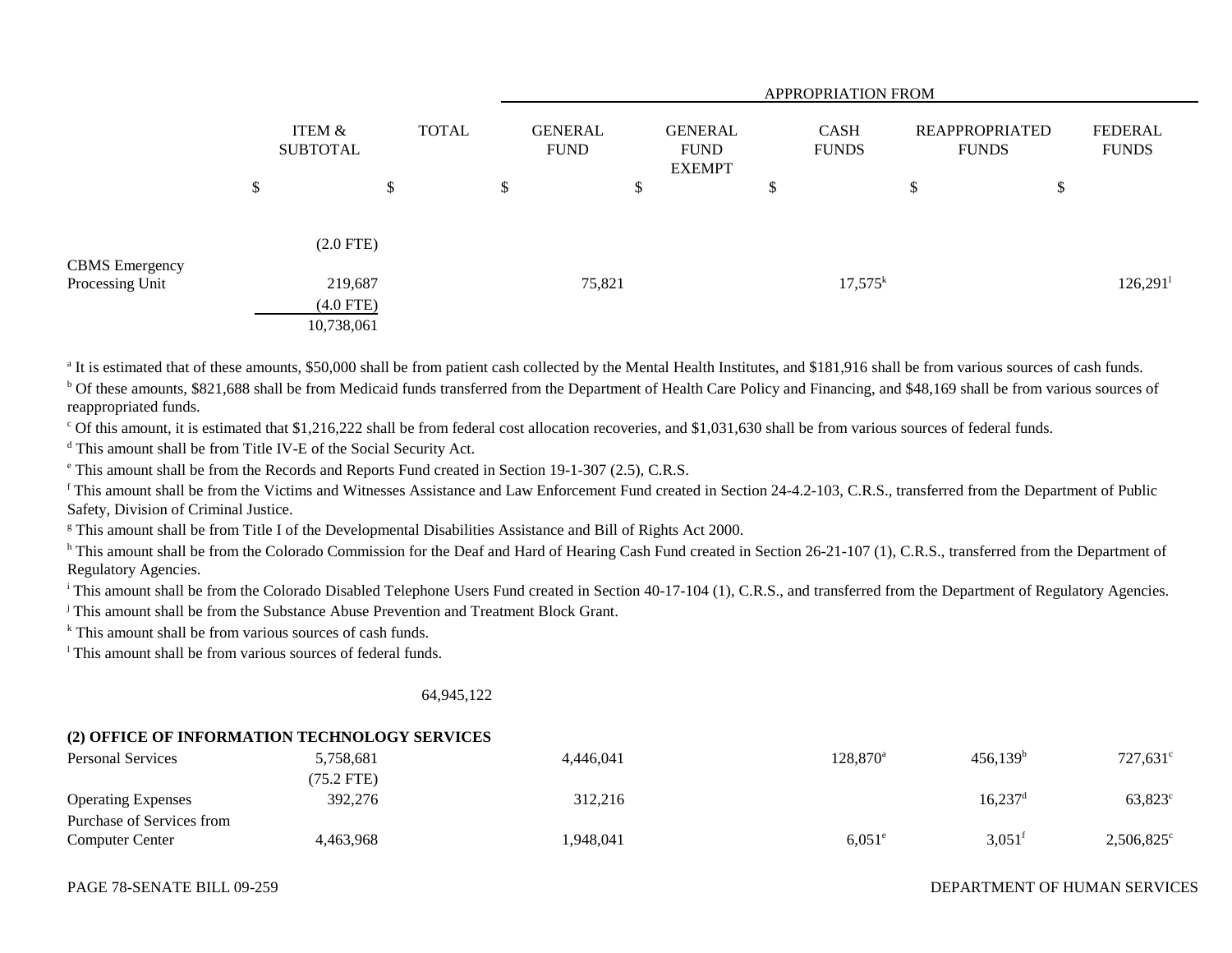|                                  |                                      |              |                               | APPROPRIATION FROM                             |        |                             |                                       |                                |
|----------------------------------|--------------------------------------|--------------|-------------------------------|------------------------------------------------|--------|-----------------------------|---------------------------------------|--------------------------------|
|                                  | <b>ITEM &amp;</b><br><b>SUBTOTAL</b> | <b>TOTAL</b> | <b>GENERAL</b><br><b>FUND</b> | <b>GENERAL</b><br><b>FUND</b><br><b>EXEMPT</b> |        | <b>CASH</b><br><b>FUNDS</b> | <b>REAPPROPRIATED</b><br><b>FUNDS</b> | <b>FEDERAL</b><br><b>FUNDS</b> |
|                                  | \$<br>$\boldsymbol{\mathsf{S}}$      |              | $\$$<br>\$                    |                                                | $\$\,$ |                             | \$                                    | \$                             |
| Microcomputer Lease              |                                      |              |                               |                                                |        |                             |                                       |                                |
| Payments                         | 539,344                              |              | 301,832                       |                                                |        | $15,466$ <sup>g</sup>       | $128,647^h$                           | 93,399 <sup>c</sup>            |
| Colorado Trails                  | 9,252,736                            |              | 4,995,539                     |                                                |        |                             |                                       | 4,257,197                      |
|                                  | $(48.0$ FTE)                         |              |                               |                                                |        |                             |                                       |                                |
| <b>County Financial</b>          |                                      |              |                               |                                                |        |                             |                                       |                                |
| Management System                | 1,515,836                            |              | 781,835                       |                                                |        |                             |                                       | 734,001 <sup>c</sup>           |
| <b>Health Information</b>        |                                      |              |                               |                                                |        |                             |                                       |                                |
| Management System                | 339,168                              |              | 211,290                       |                                                |        |                             | 127,878 <sup>j</sup>                  |                                |
| Client Index Project             | 162,526                              |              | 93,314                        |                                                |        |                             |                                       | $69,212$ <sup>c</sup>          |
|                                  | $(3.0$ FTE)                          |              |                               |                                                |        |                             |                                       |                                |
| National Aging Program           |                                      |              |                               |                                                |        |                             |                                       |                                |
| <b>Information System</b>        | 93,114                               |              | 15,526                        |                                                |        | $7,752(L)^k$                |                                       | $69,836$ <sup>1</sup>          |
| Colorado Benefits                |                                      |              |                               |                                                |        |                             |                                       |                                |
| Management System                |                                      |              |                               |                                                |        |                             |                                       |                                |
| (CBMS)                           | 23,416,655                           |              | 5,591,860                     |                                                |        | 996,712 <sup>m</sup>        | 8,957,495 <sup>n</sup>                | 7,870,588°                     |
|                                  | $(47.1$ FTE)                         |              |                               |                                                |        |                             |                                       |                                |
| CBMS SAS-70 Audit                | 149,000                              |              | 35,761                        |                                                |        | $6,259^{\rm m}$             | $57,075$ <sup>n</sup>                 | 49,905°                        |
| <b>Multiuse Network Payments</b> | 2,282,929                            |              | 1,392,586                     |                                                |        | 22,829 <sup>g</sup>         | $182,635^h$                           | 684,879 <sup>c</sup>           |
| Management and                   |                                      |              |                               |                                                |        |                             |                                       |                                |
| Administration of OIT            | 932,938                              |              | 719,019                       |                                                |        | $21,051$ <sup>g</sup>       | $73,293^h$                            | $119,575^{\circ}$              |
| <b>Communication Services</b>    |                                      |              |                               |                                                |        |                             |                                       |                                |
| Payments                         | 163,475                              |              | 138,954                       |                                                |        |                             | $24,521^p$                            |                                |
|                                  |                                      | 49,462,646   |                               |                                                |        |                             |                                       |                                |

<sup>a</sup> This amount shall be from patient fees and patient revenues from the Mental Health Institutes.

<sup>b</sup> Of this amount, it is estimated that \$294,579, including \$229,708 Medicaid cash funds, shall be transferred from the Department of Health Care Policy and Financing, and \$161,560 shall be from various sources of reappropriated funds, including indirect cost recoveries.

<sup>c</sup> Of these amounts, it is estimated that \$1,874,696 shall be from Food Stamp funds, \$1,148,892 shall be from the Temporary Assistance for Needy Families Block Grant, \$504,506 shall be from Child Care Development Funds, \$96,648 shall be from the federal Substance Abuse Prevention and Treatment Block Grant, and \$1,374,603 shall be from various sources of federal funds.

<sup>d</sup> This amount shall be from Medicaid funds transferred from the Department of Health Care Policy and Financing.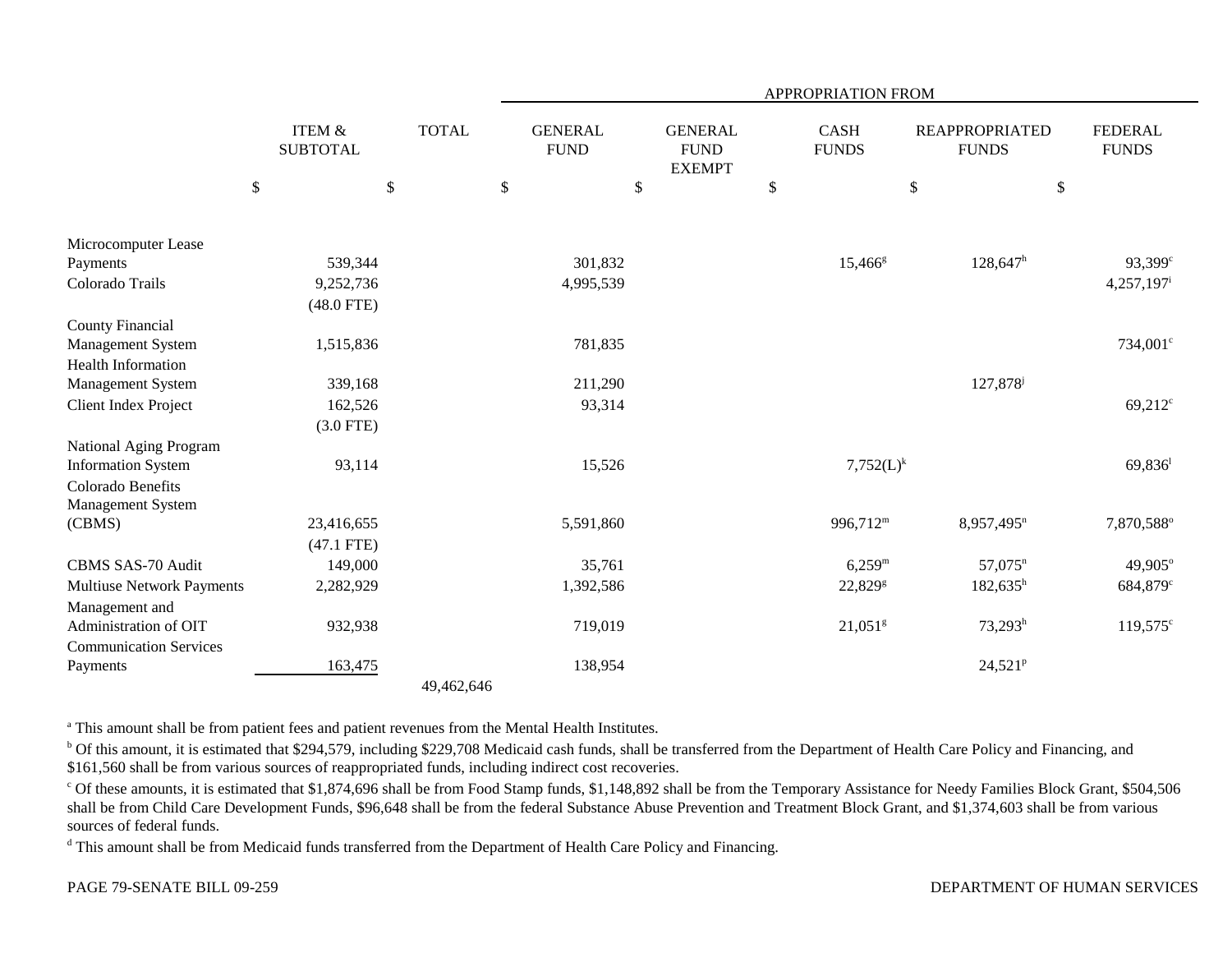|                   |              | APPROPRIATION FROM |                |  |              |                       |  |                |
|-------------------|--------------|--------------------|----------------|--|--------------|-----------------------|--|----------------|
| <b>ITEM &amp;</b> | <b>TOTAL</b> | <b>GENERAL</b>     | <b>GENERAL</b> |  | <b>CASH</b>  | <b>REAPPROPRIATED</b> |  | <b>FEDERAL</b> |
| <b>SUBTOTAL</b>   |              | <b>FUND</b>        | <b>FUND</b>    |  | <b>FUNDS</b> | <b>FUNDS</b>          |  | <b>FUNDS</b>   |
|                   |              |                    | <b>EXEMPT</b>  |  |              |                       |  |                |
|                   |              |                    |                |  |              |                       |  |                |

<sup>e</sup> Of this amount, it is estimated that \$3,812 shall be from patient fees from the Mental Health Institutes, and \$2,239 shall be from the Records and Reports Fund created in Section 19-1-307 (2.5), C.R.S.

f Of this amount, it is estimated that \$2,774 shall be from Medicaid funds transferred from the Department of Health Care Policy and Financing and \$277 shall be from various sources of reappropriated funds.

<sup>g</sup> These amounts shall be from various sources of cash funds.

<sup>h</sup> Of these amounts, it is estimated that \$210,431 shall be Medicaid funds transferred from the Department of Health Care Policy and Financing, and \$174,144 shall be from various sources of reappropriated funds.

<sup>i</sup> Of this amount, it is estimated that \$2,719,142 shall be from Title IV-E of the Social Security Act, \$1,384,292 shall be from the Temporary Assistance to Needy Families Block Grant, and \$153,763 shall be from Child Care Development Funds.

<sup>j</sup> Of this amount, it is estimated that \$106,267 shall be transferred from Mental Health Institutes, \$12,021 shall be transferred from the Department's Regional Centers, and \$9,590 shall be transferred from the Division of Youth Corrections.

<sup>k</sup> This amount shall be from local funds.

<sup>1</sup> This amount shall be from Title III Older Americans Act funds.

<sup>m</sup> It is estimated that these amounts shall be from the Old Age Pension Fund created in Section 1 of Article XXIV of the State Constitution.

<sup>n</sup> These amounts shall be transferred from the Department of Health Care Policy and Financing.

<sup>o</sup> Of these amounts, it is estimated that \$3,292,243 shall be from the Temporary Assistance for Needy Families Block Grant, \$4,628,250 shall be from Food Stamp funds.

p This amount shall be from various sources of reappropriated funds.

## **(3) OFFICE OF OPERATIONS**

| (A) Administration        |               |
|---------------------------|---------------|
| <b>Personal Services</b>  | 23,605,442    |
|                           | $(461.6$ FTE) |
| <b>Operating Expenses</b> | 3,720,857     |
| Vehicle Lease Payments    | 921,320       |
| <b>Leased Space</b>       | 2,537,805     |
| Capitol Complex Leased    |               |
| Space                     | 1,286,029     |
| <b>Utilities</b>          | 7,785,407     |
|                           | 39,856,860    |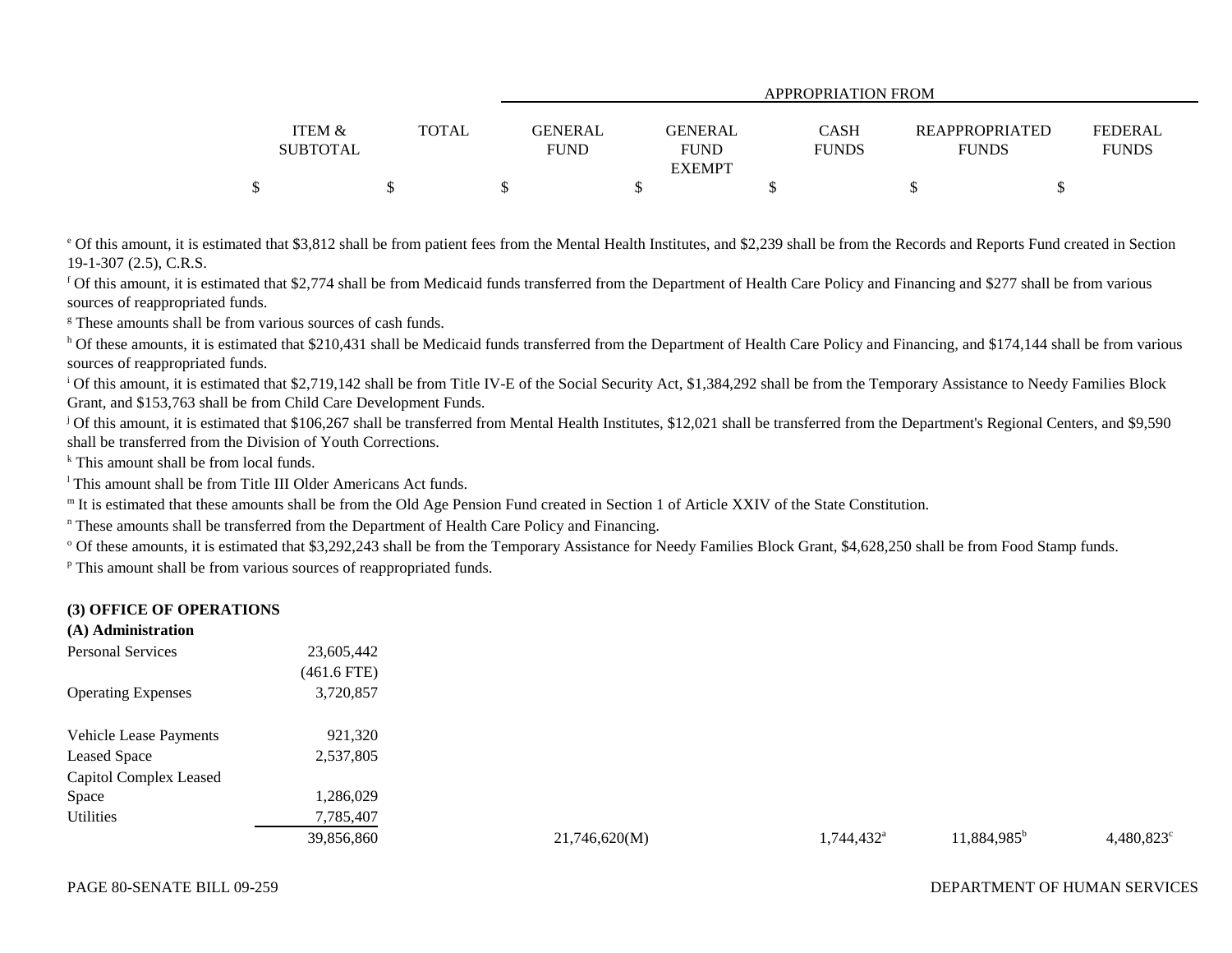|                           |              | APPROPRIATION FROM     |                        |                             |                                       |                                |  |  |  |
|---------------------------|--------------|------------------------|------------------------|-----------------------------|---------------------------------------|--------------------------------|--|--|--|
| ITEM &<br><b>SUBTOTAL</b> | <b>TOTAL</b> | GENERAL<br><b>FUND</b> | GENERAL<br><b>FUND</b> | <b>CASH</b><br><b>FUNDS</b> | <b>REAPPROPRIATED</b><br><b>FUNDS</b> | <b>FEDERAL</b><br><b>FUNDS</b> |  |  |  |
|                           |              |                        | <b>EXEMPT</b>          |                             |                                       |                                |  |  |  |
|                           |              |                        |                        |                             |                                       |                                |  |  |  |

<sup>a</sup> Of this amount, it is estimated that \$1,559,830 shall be from patient cash collected by the Mental Health Institutes, \$49,415 shall be from the Early Intervention Services Trust Fund created in Section 27-10.5-709 (2) (a), C.R.S., \$12,511 shall be from the Business Enterprise Program Cash Fund created in Section 26-8.5-107, C.R.S., and \$122,676 shall be from various sources of cash funds, including from the Old Age Pension Fund created in Section 1 of Article XXIV of the State Constitution.

<sup>b</sup> Of this amount, it is estimated that \$5,503,619 shall be from Medicaid funds transferred from the Department of Health Care Policy and Financing, \$2,915,619 shall be from patient fees collected by the Mental Health Institutes that represent Medicaid revenue earned from the behavioral health organizations through Mental Health Community Capitation, \$1,282,312 shall be transferred from the Department of Corrections, \$800,000 shall be from nursing home indirect cost subsidies appropriated to Homelake Domiciliary and the State and Veterans Nursing Homes, \$340,000 shall be from federal Medicaid indirect costs received from the Department of Health Care Policy and Financing, and \$1,043,435 shall be from various sources of reappropriated funds, including indirect cost recoveries.

 $^{\circ}$  Of this amount, it is estimated that \$994,120 shall be from Section 110 vocational rehabilitation funds, \$720,802 shall be from the Social Security Administration for disability determination services, \$233,214 shall be from the Substance Abuse Prevention and Treatment Block Grant, \$65,900 shall be from the U.S. Department of Health and Human Services, Office of Refugee Resettlement, \$4,000 shall be from the Temporary Assistance for Needy Families Block Grant, and \$2,462,787 shall be from various sources of federal funds, including indirect cost recoveries.

### **(B) Special Purpose**

| 948,748     | 948,748 <sup>a</sup> |
|-------------|----------------------|
| $(6.5$ FTE) |                      |
| 733,187     | 733,187 <sup>b</sup> |
| $(2.6$ FTE) |                      |
| 1,681,935   |                      |
|             |                      |

a This amount shall be from the Buildings and Grounds Cash Fund created in Section 26-1-133.5 (2), C.R.S.

<sup>b</sup> This amount shall be from moneys in the State Garage Fund collected from various Department of Human Services divisions and other state agencies pursuant to Section 24-30-1104 (2) (b), C.R.S.

41,538,795

# **(4) COUNTY ADMINISTRATION**

| County Administration         | .138.883 | 20,227,939(M) | $9,381,078(L)^a$ | $21,529,866^{\circ}$ |
|-------------------------------|----------|---------------|------------------|----------------------|
| <b>County Tax Base Relief</b> | .652,654 | 5,652,654     |                  |                      |

## PAGE 81-SENATE BILL 09-259

## DEPARTMENT OF HUMAN SERVICES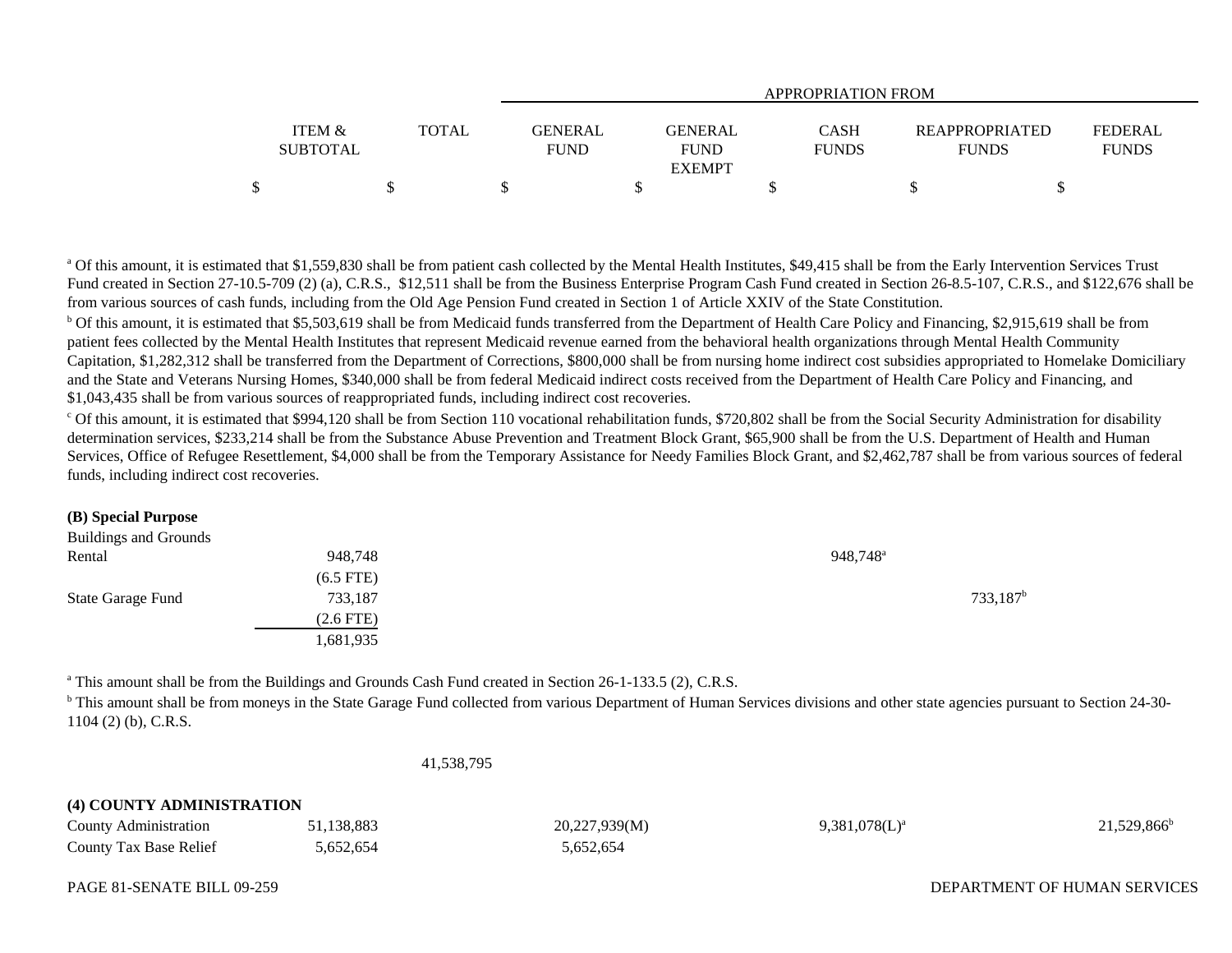|                                                      |                           |    |              | <b>APPROPRIATION FROM</b> |                               |    |                                                |     |                             |                                       |    |                                |  |
|------------------------------------------------------|---------------------------|----|--------------|---------------------------|-------------------------------|----|------------------------------------------------|-----|-----------------------------|---------------------------------------|----|--------------------------------|--|
|                                                      | ITEM &<br><b>SUBTOTAL</b> |    | <b>TOTAL</b> |                           | <b>GENERAL</b><br><b>FUND</b> |    | <b>GENERAL</b><br><b>FUND</b><br><b>EXEMPT</b> |     | <b>CASH</b><br><b>FUNDS</b> | <b>REAPPROPRIATED</b><br><b>FUNDS</b> |    | <b>FEDERAL</b><br><b>FUNDS</b> |  |
|                                                      | \$                        | \$ |              |                           |                               | ۰D |                                                | ъĐ. |                             | ۰D                                    | \$ |                                |  |
| County Share of Offsetting<br>Revenues <sup>20</sup> | 3,789,313                 |    |              |                           |                               |    |                                                |     | $3,789,313^{\circ}$         |                                       |    |                                |  |
| County Incentive Payments <sup>21</sup>              | 5,584,361                 |    | 66,165,211   |                           |                               |    |                                                |     | 5,584,361 <sup>d</sup>      |                                       |    |                                |  |

a This amount shall be from local funds.

<sup>b</sup> Of this amount, it is estimated that \$1,969,370 shall be from the Title XX Social Services Block Grant, and \$19,560,496 shall be from various sources of federal funds.

c This amount shall be from the counties' share of offsetting cash funds revenues, including retained child support collections, retained fraud refunds, state revenue intercepts, and other refunds.

d This amount shall be from the State's share of retained child support collections and fraud refunds.

| (5) DIVISION OF CHILD WELFARE <sup>22</sup> |                            |              |                        |                      |                            |
|---------------------------------------------|----------------------------|--------------|------------------------|----------------------|----------------------------|
| Administration                              | 3,557,876                  | 2,777,172(M) |                        | 135,198 <sup>a</sup> | $645,506^b$                |
|                                             | $(36.5$ FTE)               |              |                        |                      |                            |
| Training                                    | 5,862,581                  | 2,844,781(M) | $37,230(L)^c$          |                      | $2,980,570$ <sup>d</sup>   |
|                                             | $(3.0$ FTE)                |              |                        |                      |                            |
| Foster and Adoptive Parent                  |                            |              |                        |                      |                            |
| Recruitment, Training, and                  |                            |              |                        |                      |                            |
| Support                                     | 337,717                    | 270,310(M)   |                        |                      | $67,407$ <sup>b</sup>      |
|                                             | $(1.0$ FTE)                |              |                        |                      |                            |
| Child Welfare                               |                            |              |                        |                      |                            |
| Services                                    | 353, 575, 261 <sup>e</sup> | 175,977,873  | $57,919,007(L)^c$      | $18,746,950^{\circ}$ | $100,931,431$ <sup>f</sup> |
| Excess Federal Title IV-E                   |                            |              |                        |                      |                            |
| <b>Distributions for Related</b>            |                            |              |                        |                      |                            |
| County Administrative                       |                            |              |                        |                      |                            |
| <b>Functions</b>                            | 1,735,971                  |              | 1,735,971 <sup>g</sup> |                      |                            |
| Family and Children's                       |                            |              |                        |                      |                            |
| Programs <sup>23</sup>                      | 45,689,850                 | 28,883,469   | $5,213,955(L)^c$       |                      | $11,592,426$ <sup>f</sup>  |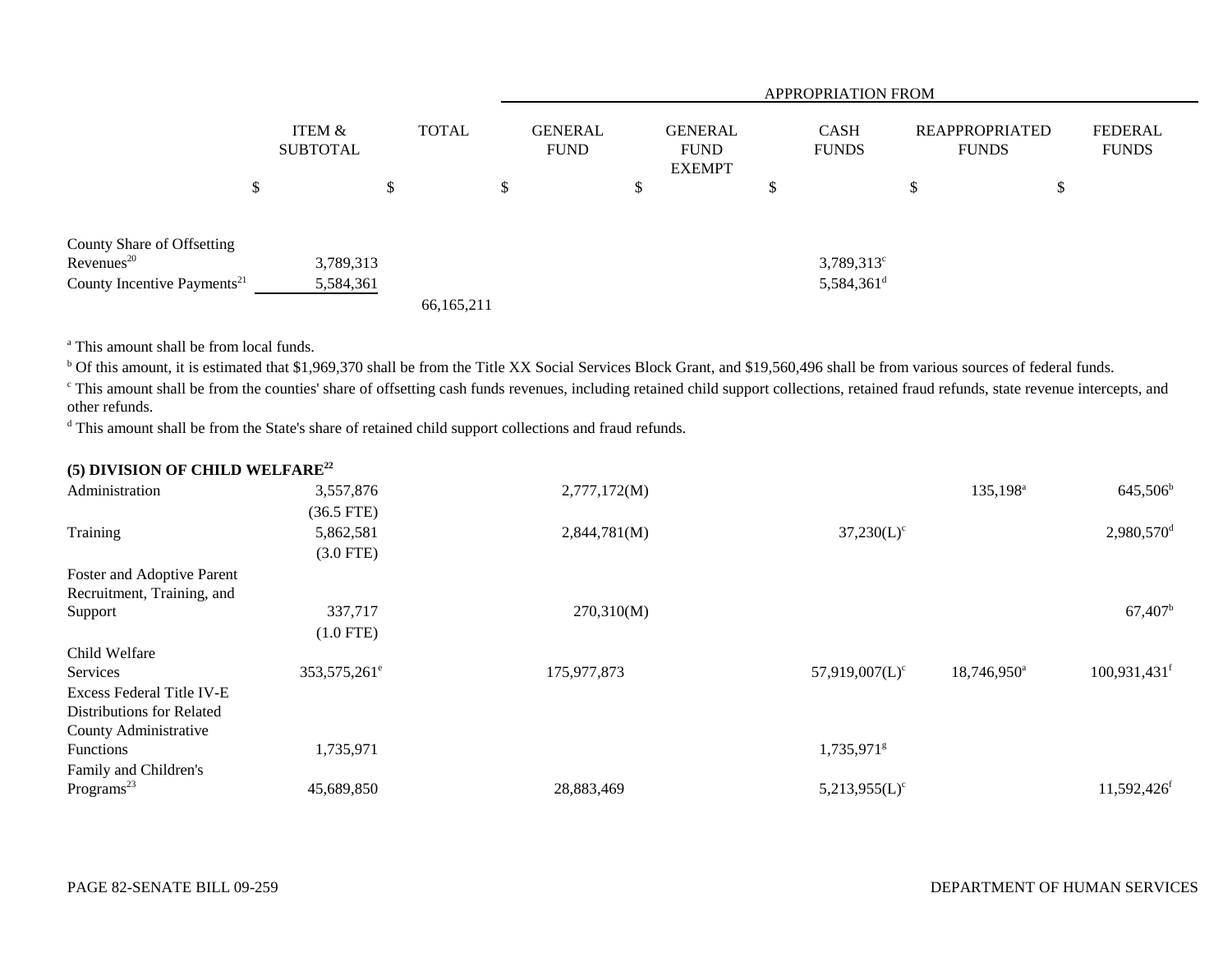|                                               |                                      |              |                               |                                                | APPROPRIATION FROM     |                                       |                                |
|-----------------------------------------------|--------------------------------------|--------------|-------------------------------|------------------------------------------------|------------------------|---------------------------------------|--------------------------------|
|                                               | <b>ITEM &amp;</b><br><b>SUBTOTAL</b> | <b>TOTAL</b> | <b>GENERAL</b><br><b>FUND</b> | <b>GENERAL</b><br><b>FUND</b><br><b>EXEMPT</b> | CASH<br><b>FUNDS</b>   | <b>REAPPROPRIATED</b><br><b>FUNDS</b> | <b>FEDERAL</b><br><b>FUNDS</b> |
| $\boldsymbol{\mathsf{S}}$                     |                                      | \$           | \$                            | \$                                             | $\mathbb{S}$           | $\$$                                  | \$                             |
|                                               |                                      |              |                               |                                                |                        |                                       |                                |
|                                               |                                      |              |                               |                                                |                        |                                       |                                |
|                                               |                                      |              |                               |                                                |                        |                                       |                                |
| Performance-based<br>Collaborative Management |                                      |              |                               |                                                |                        |                                       |                                |
| Incentives <sup>24</sup>                      | 3,555,500                            |              |                               |                                                | 3,555,500h             |                                       |                                |
| <b>Independent Living Programs</b>            | 2,826,582                            |              |                               |                                                |                        |                                       | 2,826,582 <sup>i</sup>         |
|                                               |                                      |              |                               |                                                |                        |                                       | $(4.0$ FTE)                    |
| Promoting Safe and Stable                     |                                      |              |                               |                                                |                        |                                       |                                |
| <b>Families Program</b>                       | 4,461,376                            |              |                               | 51,439(M)                                      | $1,064,160(L)^c$       |                                       | 3,345,777 <sup>j</sup>         |
|                                               | $(2.0$ FTE)                          |              |                               |                                                |                        |                                       |                                |
| <b>Federal Child Abuse</b>                    |                                      |              |                               |                                                |                        |                                       |                                |
| Prevention and Treatment                      |                                      |              |                               |                                                |                        |                                       |                                |
| Act Grant                                     | 386,067                              |              |                               |                                                |                        |                                       | $386,067^k$                    |
|                                               |                                      |              |                               |                                                |                        |                                       | $(3.0$ FTE)                    |
| <b>Functional Family Therapy</b>              | 3,281,941                            |              |                               | 2,632,599                                      |                        | $649,342(L)^c$                        |                                |
|                                               | $(0.5$ FTE)                          |              |                               |                                                |                        |                                       |                                |
| Child Welfare Action                          |                                      |              |                               |                                                |                        |                                       |                                |
| Committee (H.B. 08-1404)                      | 200,000                              |              |                               |                                                | $200,000$ <sup>1</sup> |                                       |                                |
|                                               |                                      | 425,470,722  |                               |                                                |                        |                                       |                                |

<sup>a</sup> These amounts shall be from Medicaid funds transferred from the Department of Health Care Policy and Financing.

b These amounts shall be from Title IV-E of the Social Security Act.

c These amounts shall be from local funds.

<sup>d</sup> Of this amount, \$2,724,854 shall be from Title IV-E of the Social Security Act, and \$255,716 shall be from the Title XX Social Services Block Grant.

<sup>e</sup> For informational purposes, this amount includes \$4,605,011 that is anticipated to be initially held out from state and federal funds that are allocated to county departments of social services for the administration and provision of child welfare services, including the following estimated amounts: \$3,208,511 for parental fee reimbursements to counties pursuant to Section 26-5-104 (2), C.R.S., \$950,000 for tribal placements of Native American children, \$346,500 for a statewide insurance policy for county-administered foster homes, and \$100,000 for contractual services related to the allocation of funds among counties. The remaining \$348,970,250 includes the following amounts: \$272,304,293 in state and federal funds to be allocated to county departments of social services pursuant to Section 26-5-104, C.R.S., \$57,919,007 to represent the estimated local share of child welfare services expenditures, and \$18,746,950 in federal Medicaid funds estimated to be available to county departments of social services for certain expenditures.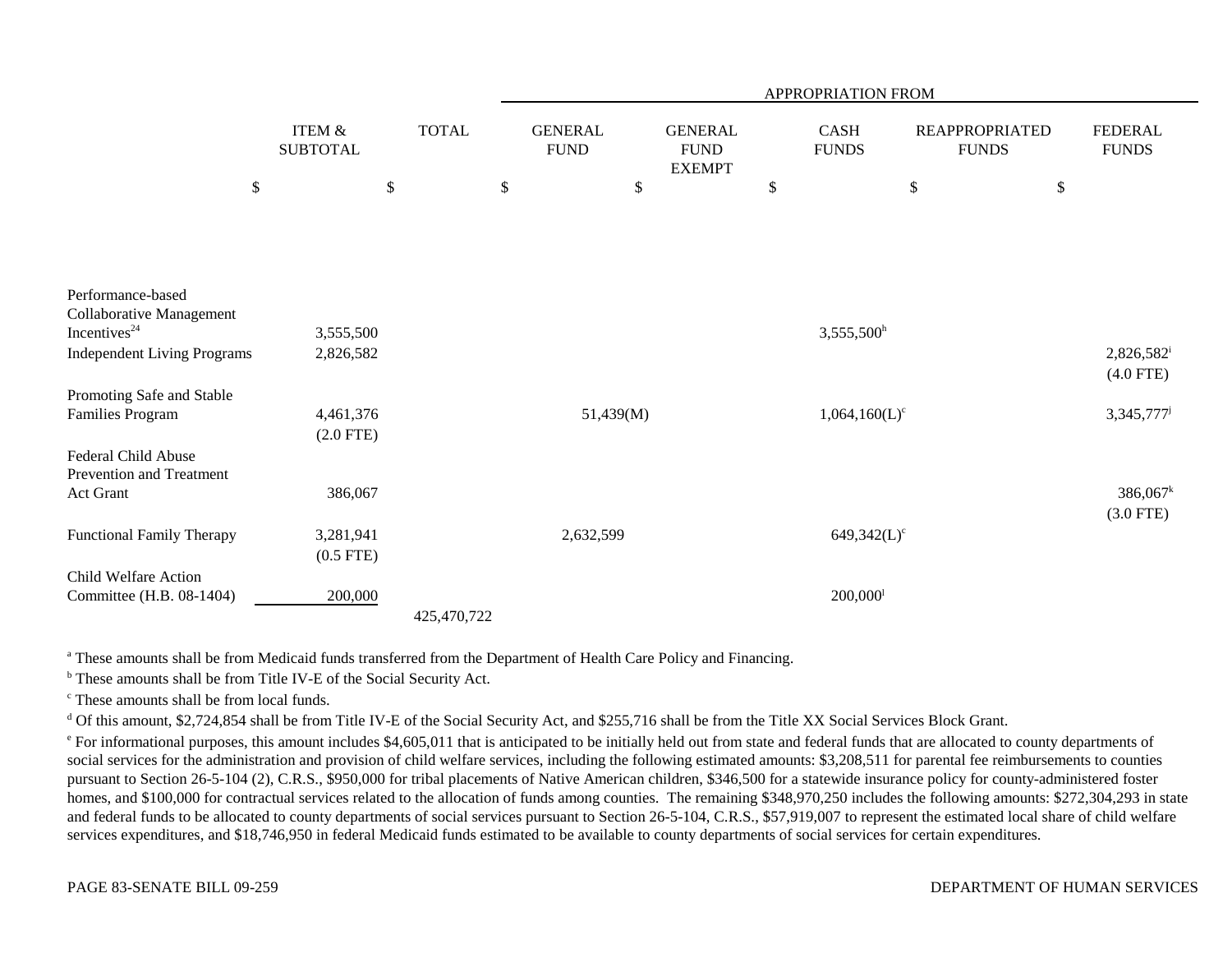|                   |              | APPROPRIATION FROM |               |              |                       |                |  |  |  |  |  |
|-------------------|--------------|--------------------|---------------|--------------|-----------------------|----------------|--|--|--|--|--|
|                   |              |                    |               |              |                       |                |  |  |  |  |  |
| <b>ITEM &amp;</b> | <b>TOTAL</b> | <b>GENERAL</b>     | GENERAL       | <b>CASH</b>  | <b>REAPPROPRIATED</b> | <b>FEDERAL</b> |  |  |  |  |  |
| <b>SUBTOTAL</b>   |              | <b>FUND</b>        | <b>FUND</b>   | <b>FUNDS</b> | <b>FUNDS</b>          | <b>FUNDS</b>   |  |  |  |  |  |
|                   |              |                    | <b>EXEMPT</b> |              |                       |                |  |  |  |  |  |
| \$                |              |                    |               |              |                       |                |  |  |  |  |  |

f Of these amounts, \$76,313,995 shall be from Title IV-E of the Social Security Act, \$22,690,313 shall be from the Title XX Social Services Block Grant, \$9,500,000 shall be from the federal Temporary Assistance to Needy Families Block Grant, and \$4,019,549 shall be from Title IV-B, Subpart 1, of the Social Security Act.

<sup>g</sup> This amount shall be from the Excess Federal Title IV-E Reimbursements Cash Fund created in Section 26-1-111 (2) (d) (II) (C), C.R.S.

h This amount shall be from the Performance-based Collaborative Management Incentive Cash Fund created in Section 24-1.9-104 (1), C.R.S.

<sup>i</sup> This amount shall be from Title IV-E of the Social Security Act. This amount includes an estimated \$2,106,894 for the Chafee Foster Care Independence Program and \$719,688 for the Education and Training Voucher Program.

<sup>j</sup> This amount shall be from Title IV-B, Subpart 2, of the Social Security Act.

<sup>k</sup> This amount shall be from the Child Abuse Prevention and Treatment Act state grant.

<sup>1</sup>This reflects amounts anticipated to be expended from the Child Welfare Action Committee Cash Fund created pursuant to Section 26-1-135 (2) (a), C.R.S. Amounts in this Fund are continuously appropriated to the Department of Human Services pursuant to Section 26-1-135 (2) (a) (II), C.R.S.

## **(6) DIVISION OF CHILD CARE**

 $C<sub>L</sub>$  and  $C<sub>L</sub>$  and  $C<sub>L</sub>$  and  $C<sub>L</sub>$ 

| United Care Licensing and     |              |              |                      |                         |
|-------------------------------|--------------|--------------|----------------------|-------------------------|
| Administration                | 6,810,584    | 2,377,226(M) | 859,539 <sup>a</sup> | $3,573,819^b$           |
|                               | $(67.1$ FTE) |              |                      |                         |
| <b>Fines Assessed Against</b> |              |              |                      |                         |
| Licensees                     | 32,000       |              | $32,000^{\circ}$     |                         |
| <b>Child Care Assistance</b>  |              |              |                      |                         |
| Program Automated System      |              |              |                      |                         |
| Replacement <sup>25</sup>     | 103,246      |              |                      | $103,246$ <sup>d</sup>  |
| <b>Child Care Assistance</b>  |              |              |                      |                         |
| Program                       | 75,618,195   | 15,354,221   | $9,183,907(L)^e$     | 51,080,067f             |
| <b>Child Care Assistance</b>  |              |              |                      |                         |
| Program - American            |              |              |                      |                         |
| Recovery and Reinvestment     |              |              |                      |                         |
| <b>Act Funding</b>            | 11,064,462   |              |                      | 11,064,462 <sup>g</sup> |
| Grants to Improve the         |              |              |                      |                         |
| Quality and Availability of   |              |              |                      |                         |
| Child Care and to Comply      |              |              |                      |                         |
| with Federal Targeted Funds   |              |              |                      |                         |
| Requirements                  | 3,473,633    |              |                      | 3,473,633 <sup>d</sup>  |
|                               |              |              |                      |                         |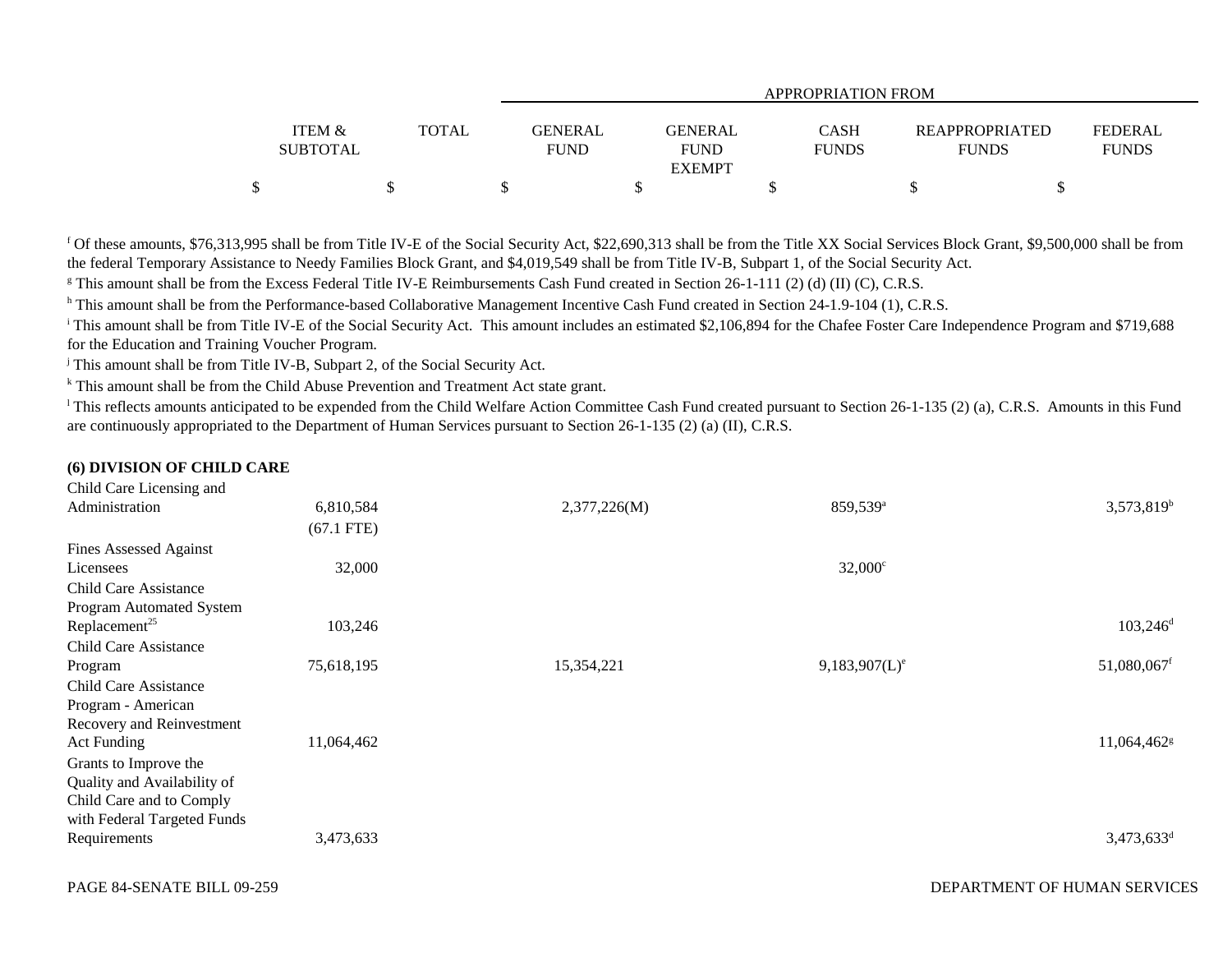|                                                                                                                                                                         |                                      |              |                               |                                                | APPROPRIATION FROM          |                                       |                                                     |
|-------------------------------------------------------------------------------------------------------------------------------------------------------------------------|--------------------------------------|--------------|-------------------------------|------------------------------------------------|-----------------------------|---------------------------------------|-----------------------------------------------------|
|                                                                                                                                                                         | <b>ITEM &amp;</b><br><b>SUBTOTAL</b> | <b>TOTAL</b> | <b>GENERAL</b><br><b>FUND</b> | <b>GENERAL</b><br><b>FUND</b><br><b>EXEMPT</b> | <b>CASH</b><br><b>FUNDS</b> | <b>REAPPROPRIATED</b><br><b>FUNDS</b> | <b>FEDERAL</b><br><b>FUNDS</b>                      |
| \$                                                                                                                                                                      |                                      | \$           | \$                            | \$                                             | \$                          | \$<br>\$                              |                                                     |
| Grants to Improve the<br>Quality and Availability of<br>Child Care and to Comply<br>with Federal Targeted Funds<br>Requirements - American<br>Recovery and Reinvestment |                                      |              |                               |                                                |                             |                                       |                                                     |
| <b>Act Funding</b><br>Early Childhood Councils                                                                                                                          | 2,805,076<br>2,985,201               |              | 1,006,161                     |                                                |                             |                                       | 2,805,076g<br>1,979,040 <sup>d</sup><br>$(1.0$ FTE) |
| School-readiness Quality<br><b>Improvement Program</b>                                                                                                                  | 2,229,305                            | 105.121.702  |                               |                                                |                             |                                       | $2,229,305^d$<br>$(1.0$ FTE)                        |

<sup>a</sup> This amount shall be from the Child Care Licensing Cash Fund established pursuant to Section 26-6-105 (4), C.R.S.

b Of this amount, \$3,403,428 shall be from Child Care Development Funds and \$170,391 shall be from Title IV-E of the Social Security Act.

 $\textdegree$  This amount shall be from the Child Care Cash Fund established pursuant to Section 26-6-114 (5), C.R.S.

d These amounts shall be from Child Care Development Funds.

<sup>e</sup> This amount shall be from local funds. This amount includes \$1,700,000 that is estimated to be the local share of the costs of administering the Child Care Assistance Program. County maintenance of effort for this program, pursuant to federal requirements, totals \$8,985,901.

f Of this amount, \$50,080,067 shall be from Child Care Development Funds and \$1,000,000 shall be from the Title XX Social Services Block Grant.

<sup>g</sup> These amounts shall be from Child Care Development Funds received pursuant to the federal American Recovery and Reinvestment Act of 2009.

## **(7) OFFICE OF SELF SUFFICIENCY**

## **(A) Administration**

| .696,754     |         |                          |
|--------------|---------|--------------------------|
| $(22.0$ FTE) |         |                          |
| 103,297      |         |                          |
| ,800,051     | 785,430 | $1,014,621$ <sup>a</sup> |
|              |         |                          |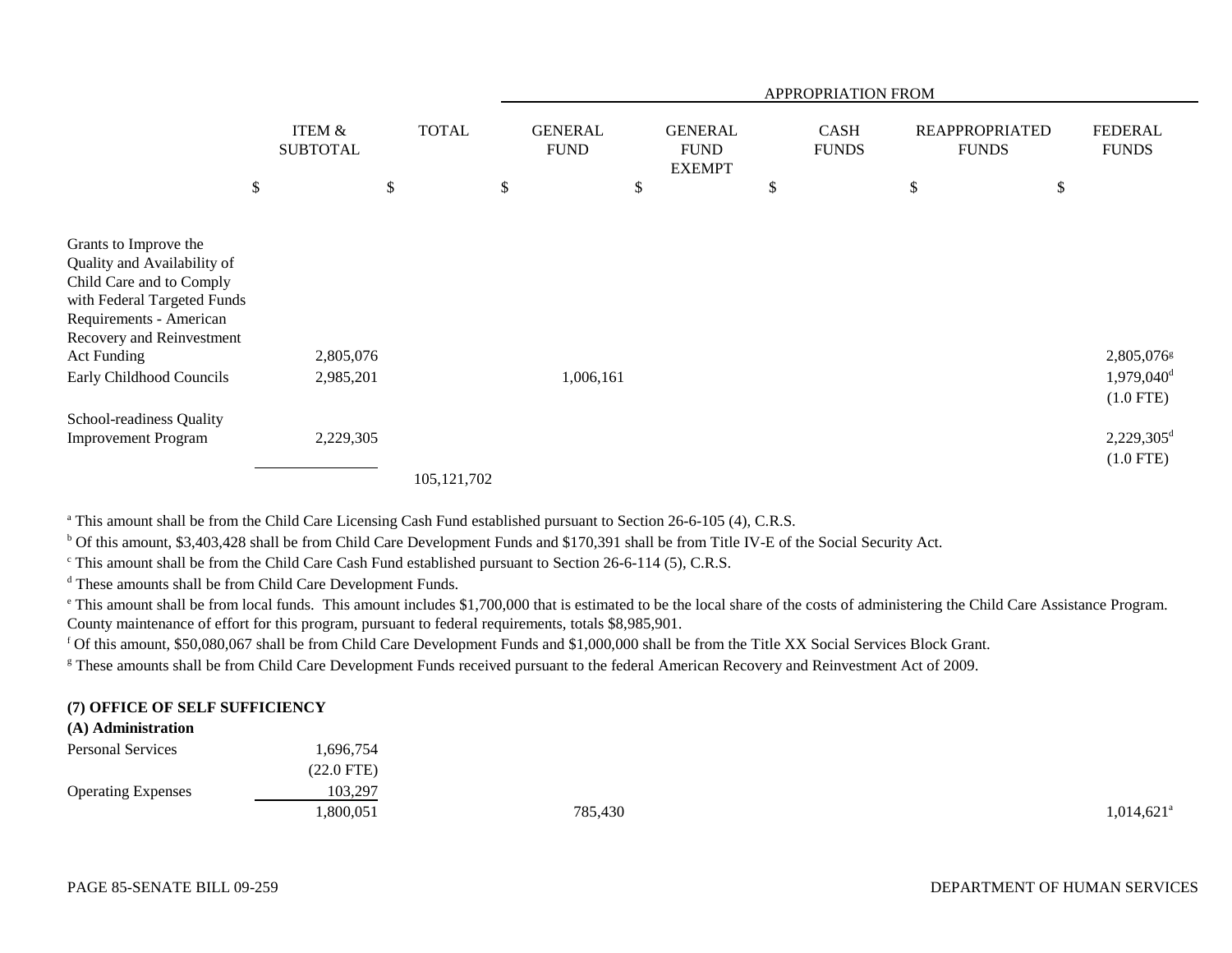|                                                                                                                                                               |                                      |              |                               |              |                                                |              | APPROPRIATION FROM          |                                       |                                        |
|---------------------------------------------------------------------------------------------------------------------------------------------------------------|--------------------------------------|--------------|-------------------------------|--------------|------------------------------------------------|--------------|-----------------------------|---------------------------------------|----------------------------------------|
|                                                                                                                                                               | <b>ITEM &amp;</b><br><b>SUBTOTAL</b> | <b>TOTAL</b> | <b>GENERAL</b><br><b>FUND</b> |              | <b>GENERAL</b><br><b>FUND</b><br><b>EXEMPT</b> |              | <b>CASH</b><br><b>FUNDS</b> | <b>REAPPROPRIATED</b><br><b>FUNDS</b> | <b>FEDERAL</b><br><b>FUNDS</b>         |
| \$                                                                                                                                                            |                                      | \$           | \$                            | $\mathbb{S}$ |                                                | $\mathbb{S}$ |                             | $\boldsymbol{\mathsf{S}}$             | $\mathbb{S}$                           |
| <sup>a</sup> This amount shall be from various sources of federal funds.                                                                                      |                                      |              |                               |              |                                                |              |                             |                                       |                                        |
| (B) Colorado Works Program                                                                                                                                    |                                      |              |                               |              |                                                |              |                             |                                       |                                        |
| Administration                                                                                                                                                | 1,552,298                            |              |                               |              |                                                |              |                             |                                       | 1,552,298 <sup>a</sup><br>$(19.0$ FTE) |
| County Block Grants <sup>21, 26, 27</sup><br>Reimbursement to Counties<br>for Prior Year Expenditures<br>Due to Reduction in Federal<br>Maintenance of Effort | 151,536,168                          |              |                               |              |                                                |              | $22,823,033^b$              |                                       | 128,713,135 <sup>a</sup>               |
| Requirement                                                                                                                                                   | 5,524,726                            |              |                               |              |                                                |              |                             |                                       | 5,524,726 <sup>a</sup>                 |
| <b>County Block Grant Support</b>                                                                                                                             |                                      |              |                               |              |                                                |              |                             |                                       |                                        |
| Fund                                                                                                                                                          | 1,000,000                            |              |                               |              |                                                |              |                             |                                       | 1,000,000 <sup>a</sup>                 |
| <b>County Reserve Accounts</b>                                                                                                                                | 90,609,365                           |              |                               |              |                                                |              |                             |                                       | 90,609,365 <sup>a</sup>                |
| <b>County Training</b>                                                                                                                                        | 592,534                              |              |                               |              |                                                |              |                             |                                       | 592,534 <sup>a</sup>                   |
|                                                                                                                                                               |                                      |              |                               |              |                                                |              |                             |                                       | $(2.0$ FTE)                            |
| Domestic Abuse Program                                                                                                                                        | 990,807                              |              |                               |              |                                                |              | 330,983°                    |                                       | 659,824 <sup>a</sup>                   |
|                                                                                                                                                               | $(2.0$ FTE)                          |              |                               |              |                                                |              |                             |                                       |                                        |
| <b>Works Program Evaluation</b>                                                                                                                               | 350,029                              |              |                               |              |                                                |              |                             |                                       | 350,029 <sup>a</sup>                   |
| Workforce Development<br>Council                                                                                                                              | 105,007                              |              |                               |              |                                                |              |                             |                                       | $105,007$ <sup>a</sup>                 |
| Promoting Responsible                                                                                                                                         |                                      |              |                               |              |                                                |              |                             |                                       |                                        |
| Fatherhood Grant                                                                                                                                              | 2,222,222                            |              | 222,222                       |              |                                                |              |                             |                                       | $2,000,000$ <sup>d</sup>               |
| Colorado Works Program<br>Maintenance Fund                                                                                                                    | 3,000,000                            |              |                               |              |                                                |              |                             |                                       | $3,000,000$ <sup>a</sup>               |
| Colorado Works Statewide                                                                                                                                      |                                      |              |                               |              |                                                |              |                             |                                       |                                        |
| Strategic Use Fund                                                                                                                                            | 10,000,000                           |              |                               |              |                                                |              |                             |                                       | $10,000,000$ <sup>a</sup>              |
|                                                                                                                                                               | 267,483,156                          |              |                               |              |                                                |              |                             |                                       |                                        |

a These amounts shall be from the Temporary Assistance for Needy Families Block Grant.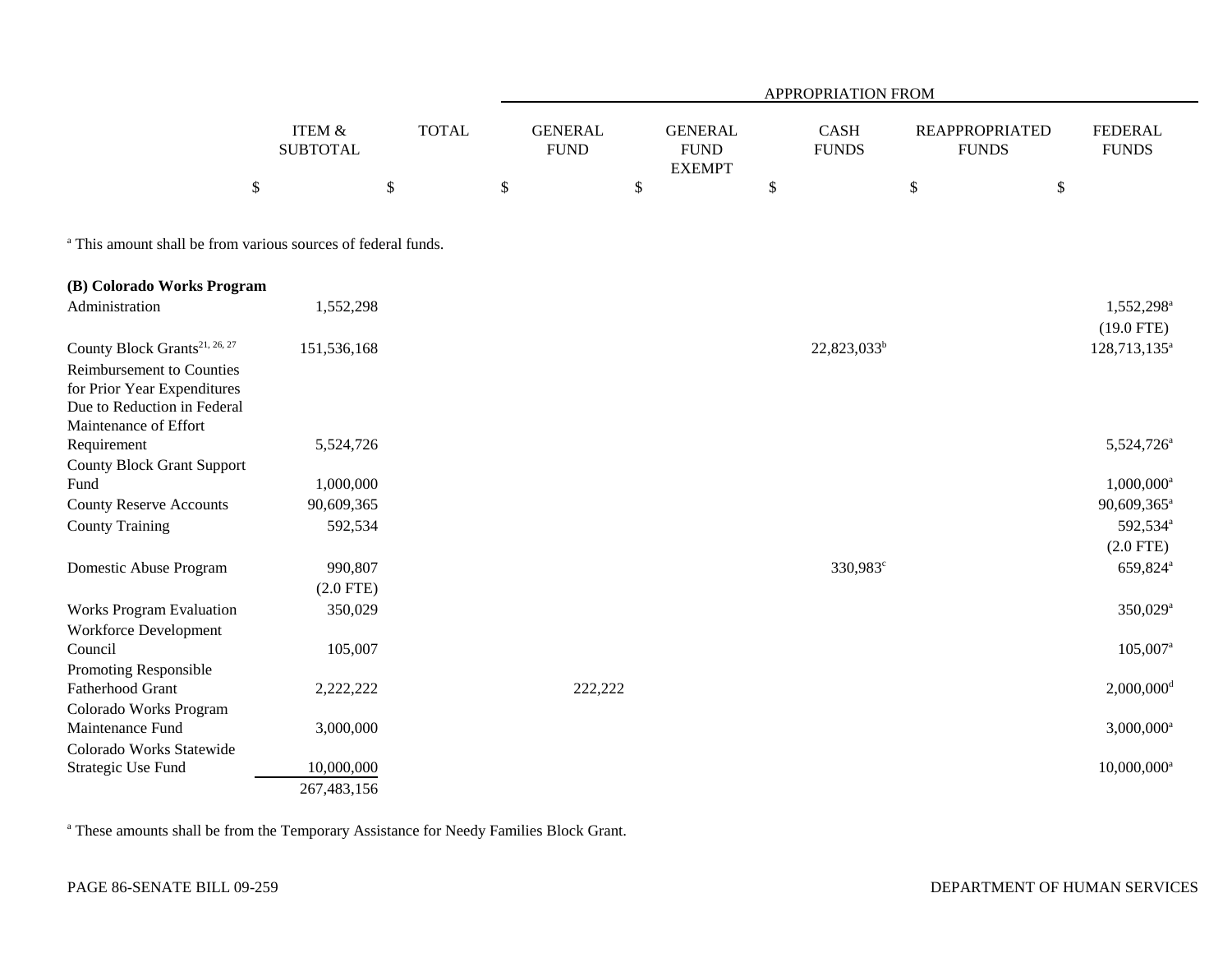|                   |              | APPROPRIATION FROM |                |              |                       |                |  |  |  |  |  |
|-------------------|--------------|--------------------|----------------|--------------|-----------------------|----------------|--|--|--|--|--|
| <b>ITEM &amp;</b> | <b>TOTAL</b> | GENERAL            | <b>GENERAL</b> | <b>CASH</b>  | <b>REAPPROPRIATED</b> | <b>FEDERAL</b> |  |  |  |  |  |
| <b>SUBTOTAL</b>   |              | <b>FUND</b>        | <b>FUND</b>    | <b>FUNDS</b> | <b>FUNDS</b>          | <b>FUNDS</b>   |  |  |  |  |  |
|                   |              |                    | <b>EXEMPT</b>  |              |                       |                |  |  |  |  |  |
|                   |              |                    |                |              |                       |                |  |  |  |  |  |

b Of this amount, \$22,238,672(L) shall be from local funds, and \$584,361 is estimated to be from the State's share of cash funds revenues, including retained child support collections, retained fraud refunds, state revenue intercepts, and other refunds. Of the amount appropriated from local funds, \$3,789,313 is estimated to be from the local share of cash funds revenues, including retained child support collections, fraud refunds, state revenue intercepts, and other refunds.

<sup>c</sup> This amount shall be from donations to the Colorado Domestic Abuse Program and from reserves in the Colorado Domestic Abuse Program Fund, established pursuant to Section 39-22-802 (1), C.R.S.

<sup>d</sup> This amount shall be from the Promoting Responsible Fatherhood Community Access Program Grant.

## **(C) Special Purpose Welfare Programs**

| (1) Low Income Energy              |             |          |                       |                        |                          |
|------------------------------------|-------------|----------|-----------------------|------------------------|--------------------------|
| Assistance Program                 | 33,795,980  |          |                       | 2,149,832 <sup>a</sup> | $31,646,148^b$           |
|                                    | $(6.6$ FTE) |          |                       |                        |                          |
| (2) Food Stamp Job Search<br>Units |             |          |                       |                        |                          |
| Program Costs                      | 2,067,077   | 182,568  | 409,382 <sup>c</sup>  |                        | $1,475,127$ <sup>d</sup> |
|                                    | $(6.2$ FTE) |          |                       |                        |                          |
| <b>Supportive Services</b>         | 261,452     | 78,435   | $52,291^{\circ}$      |                        | $130,726$ <sup>d</sup>   |
|                                    | 2,328,529   |          |                       |                        |                          |
| (3) Food Distribution              |             |          |                       |                        |                          |
| Program                            | 574,605     | 46,752   | $247,081^{\circ}$     |                        | $280,772$ <sup>d</sup>   |
|                                    | $(6.5$ FTE) |          |                       |                        |                          |
| (4) Low-Income Telephone           |             |          |                       |                        |                          |
| <b>Assistance Program</b>          | 79,685      |          | $79,685$ <sup>f</sup> |                        |                          |
|                                    | $(1.1$ FTE) |          |                       |                        |                          |
| (5) Income Tax Offset              | 4,128       | 2,064(M) |                       |                        | $2,064^d$                |
| (6) Electronic Benefits            |             |          |                       |                        |                          |
| <b>Transfer Service</b>            | 3,334,903   | 893,936  | 890,707 <sup>g</sup>  |                        | $1,550,260^{\rm h}$      |
|                                    | $(7.0$ FTE) |          |                       |                        |                          |
| (7) Refugee Assistance             | 4,017,490   |          |                       |                        | $4,017,490$ <sup>i</sup> |
|                                    |             |          |                       |                        | $(10.0$ FTE)             |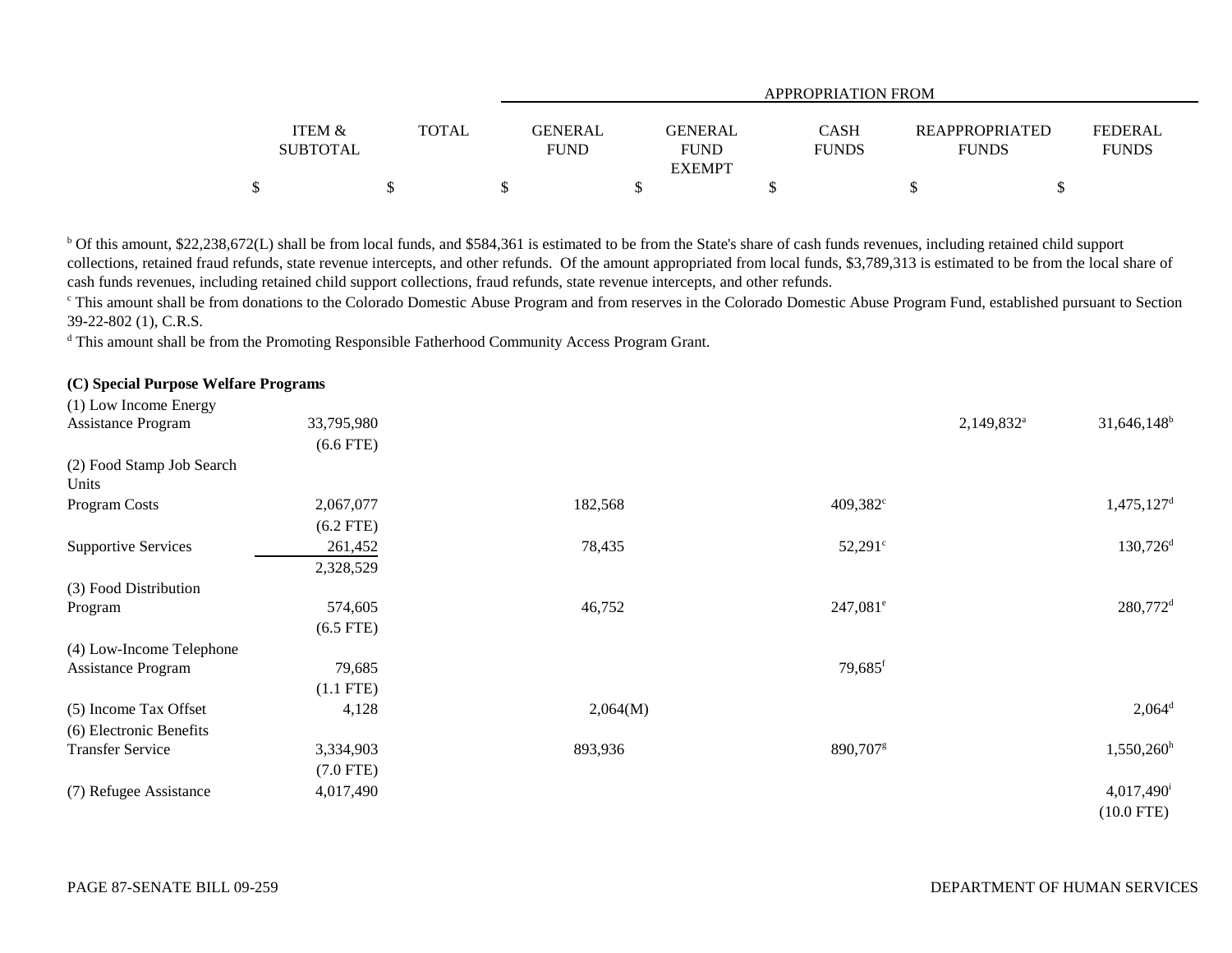|                                                      | <b>APPROPRIATION FROM</b>           |    |              |    |                               |                                                |                             |                 |                                       |            |                         |
|------------------------------------------------------|-------------------------------------|----|--------------|----|-------------------------------|------------------------------------------------|-----------------------------|-----------------|---------------------------------------|------------|-------------------------|
|                                                      | ITEM &<br><b>SUBTOTAL</b>           |    | <b>TOTAL</b> |    | <b>GENERAL</b><br><b>FUND</b> | <b>GENERAL</b><br><b>FUND</b><br><b>EXEMPT</b> | <b>CASH</b><br><b>FUNDS</b> |                 | <b>REAPPROPRIATED</b><br><b>FUNDS</b> |            | FEDERAL<br><b>FUNDS</b> |
|                                                      | \$                                  | \$ |              | \$ |                               | \$                                             | \$                          |                 | $\boldsymbol{\mathsf{S}}$             | Φ          |                         |
| (8) Systematic Alien<br>Verification for Eligibility | 55,002<br>$(1.0$ FTE)<br>44,190,322 |    |              |    | 7,147                         |                                                |                             | $3,700^{\circ}$ |                                       | $34,766^k$ | $9,389$ <sup>1</sup>    |

<sup>a</sup> This amount shall be from Energy Outreach Colorado and reflects amounts initially appropriated to the Governor - Lieutenant Governor - State Planning and Budgeting.

<sup>b</sup> Of this amount, \$30,146,148 shall be from the federal Office of Energy Assistance, and \$1,500,000 shall be from the Temporary Assistance for Needy Families Block Grant.

 $\degree$  Of these amounts, \$261,673(L) shall be from county matching funds, and \$200,000 shall be from in-kind donations.

d These amounts shall be from the U.S. Department of Agriculture.

e This amount shall be from recipient non-governmental agencies.

<sup>f</sup> This amount shall from the Low-income Telephone Assistance Fund created in Section 40-3.4-108 (2) (a), C.R.S.

<sup>g</sup> It is estimated that of this amount, \$637,011(L) shall be from local funds and is shown for informational purposes only, and \$253,696 shall be from the Old Age Pension Fund established in Section 1, Article XXIV, of the State Constitution. For purposes of complying with the limitation on state fiscal year spending imposed by Section 20, Article X, of the State Constitution the Old Age Pension Fund moneys are included for informational purposes as they are continuously appropriated by Article XXIV of the State Constitution. <sup>h</sup> Of this amount, \$204,679 shall be from the Temporary Assistance for Needy Families Block Grant, \$35,575 shall be from Child Care Development Funds, and \$1,310,006 shall be from various sources of federal funds.

<sup>i</sup> Of this amount, \$3,201,640 shall be from the Refugee Assistance Act of 1980, and \$815,850 shall be from the Temporary Assistance for Needy Families Block Grant.

<sup>j</sup> This amount shall be from the Old Age Pension Fund pursuant to Section 1, Article XXIV, of the State Constitution. For purposes of complying with the limitation on state fiscal year spending imposed by Section 20, Article X, of the State Constitution these moneys are included for informational purposes as they are continuously appropriated by Article XXIV of the State Constitution.

<sup>k</sup> This amount shall be transferred from the Department of Health Care Policy and Financing.

<sup>1</sup> Of this amount, \$2,321 shall be from the Temporary Assistance for Needy Families Block Grant and \$7,068 shall be from various sources of federal funds.

#### **(D) Child Support Enforcement**  $\lambda$ utomated Support Support Support Support Support Support Support Support Support Support Support Support Support Support Support Support Support Support Support Support Support Support Support Support Support Support

| Automated Child Support          |              |              |                   |                     |
|----------------------------------|--------------|--------------|-------------------|---------------------|
| <b>Enforcement System</b>        | 11,552,799   | 3,783,554(M) | $424,818^{\circ}$ | $7,344,427^b$       |
|                                  | (39.9 FTE)   |              |                   |                     |
| <b>Child Support Enforcement</b> | 2,175,345    | 739,618      |                   | $1,435,727^{\rm b}$ |
|                                  | $(24.5$ FTE) |              |                   |                     |
|                                  | 13,728,144   |              |                   |                     |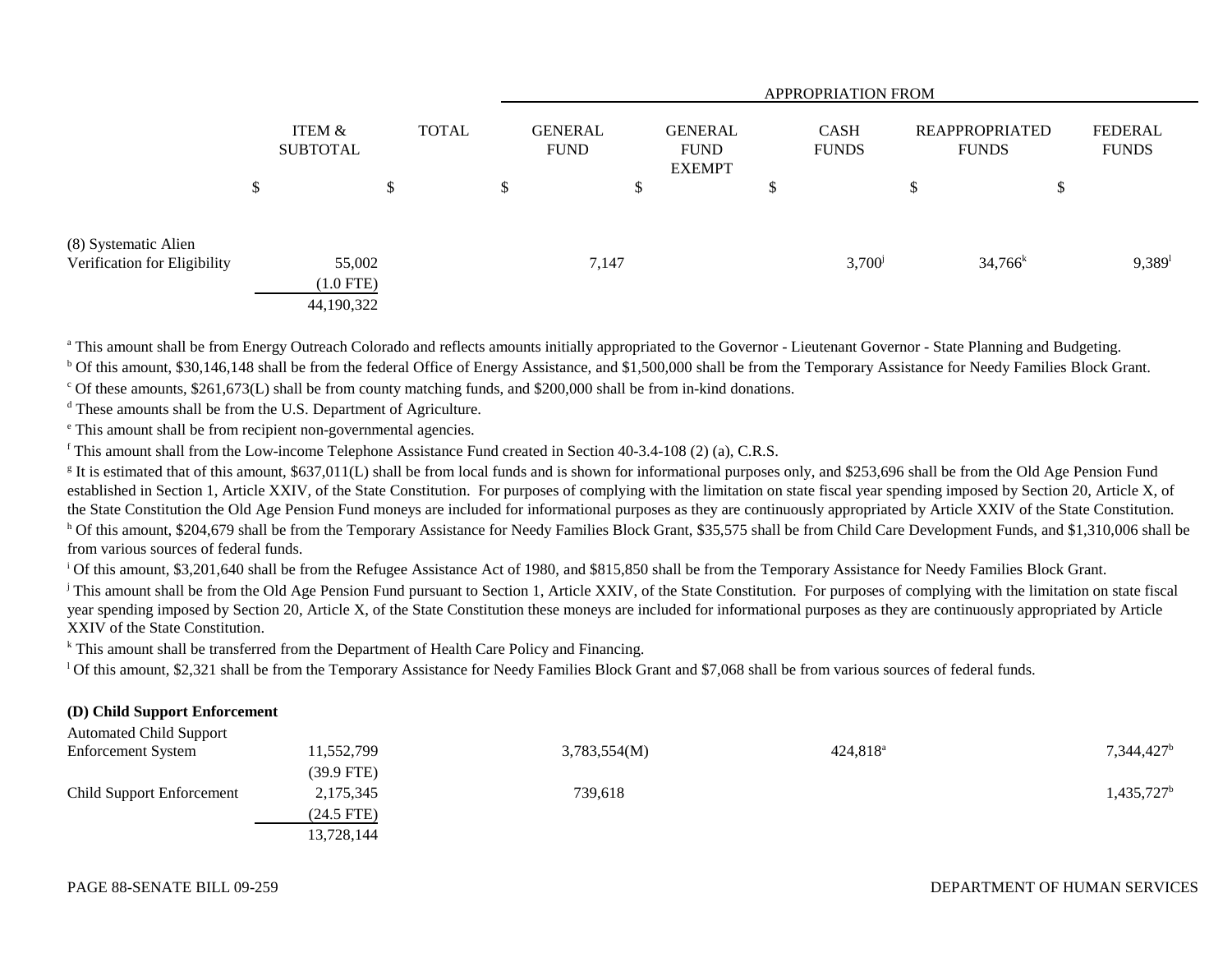|                   |              | <b>APPROPRIATION FROM</b> |                |              |                       |                |  |  |  |
|-------------------|--------------|---------------------------|----------------|--------------|-----------------------|----------------|--|--|--|
| <b>ITEM &amp;</b> | <b>TOTAL</b> | <b>GENERAL</b>            | <b>GENERAL</b> | <b>CASH</b>  | <b>REAPPROPRIATED</b> | <b>FEDERAL</b> |  |  |  |
| <b>SUBTOTAL</b>   |              | <b>FUND</b>               | <b>FUND</b>    | <b>FUNDS</b> | <b>FUNDS</b>          | <b>FUNDS</b>   |  |  |  |
|                   |              |                           | <b>EXEMPT</b>  |              |                       |                |  |  |  |
| \$                |              |                           |                |              |                       |                |  |  |  |

<sup>a</sup> Of this amount, \$280,380 shall be from the federal government's share of revenues earned on funds in the Family Support Registry Fund created in Section 26-13-115.5, C.R.S., and \$144,438 shall be from the State's share of revenues earned on funds in the Family Support Registry Fund.

b These amounts shall be from Title IV-D of the Social Security Act.

| (E) Disability Determination Services |             |                           |
|---------------------------------------|-------------|---------------------------|
| Program Costs                         | 17,654,687  | $17,654,687$ <sup>a</sup> |
|                                       | (140.5 FTE) |                           |

a This amount shall be from Titles II and XVI of the Social Security Act.

344,856,360

## **(8) MENTAL HEALTH AND ALCOHOL AND DRUG ABUSE SERVICES**

| (A) Administration           |            |              |                   |                      |                         |
|------------------------------|------------|--------------|-------------------|----------------------|-------------------------|
| <b>Personal Services</b>     | 2,243,843  | 951,763(M)   | $237,212^{\rm a}$ | 337,699 <sup>b</sup> | $717,169^{\circ}$       |
|                              |            | $(10.3$ FTE) | $(3.1$ FTE)       | $(3.6$ FTE)          | $(8.4$ FTE)             |
| <b>Operating Expenses</b>    | 96,441     | 28,000       | $5,777^{\rm a}$   | $11,274^b$           | $51,390^{\circ}$        |
| <b>Federal Indirect Cost</b> | 27,138     |              |                   |                      | $27,138^{\circ}$        |
| Federal Programs and Grants  | 2,531,634  |              |                   |                      | $2,531,634^c$           |
|                              |            |              |                   |                      | $(11.0$ FTE)            |
| Supportive Housing and       |            |              |                   |                      |                         |
| Homeless Program             | 20,091,488 |              |                   |                      | 20,091,488 <sup>c</sup> |
|                              |            |              |                   |                      | $(19.0$ FTE)            |
|                              | 24,990,544 |              |                   |                      |                         |

<sup>a</sup> Of these amounts, \$107,003 shall be from the Offender Mental Health Services Fund created in Section 27-1-204 (5.5), C.R.S., \$93,421 shall be from patient revenues earned by the Mental Health Institutes, \$28,094 shall be from the Short-term Innovative Health Program Grant Fund created in Section 25-36-101 (2), C.R.S., and \$14,471 shall be from the Mental Health Services Pilot Program Fund created in Section 27-1-305 (1), C.R.S.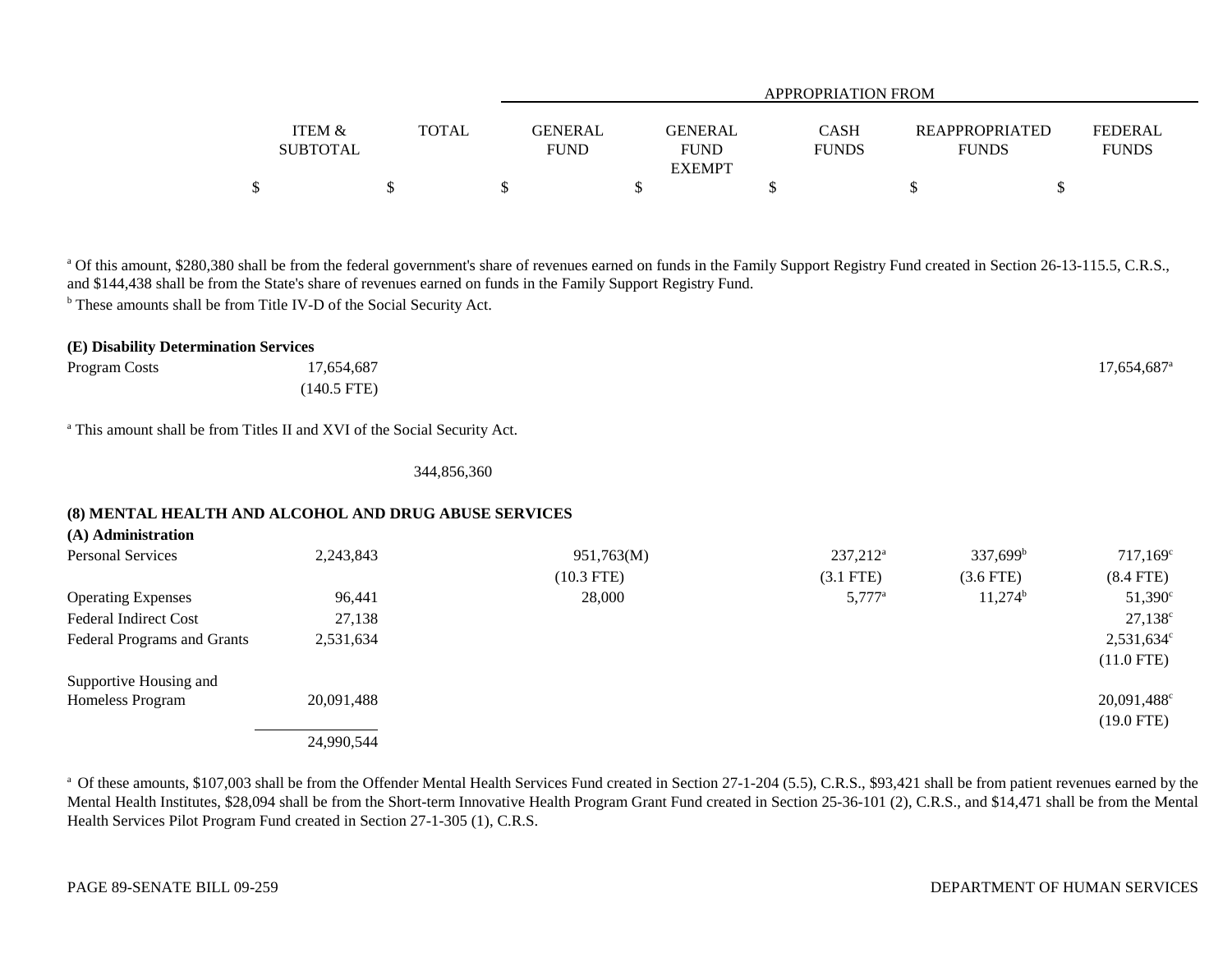|                 |              |                | APPROPRIATION FROM |              |                       |              |  |  |  |  |
|-----------------|--------------|----------------|--------------------|--------------|-----------------------|--------------|--|--|--|--|
| ITEM &          | <b>TOTAL</b> | <b>GENERAL</b> | GENERAL            | <b>CASH</b>  | <b>REAPPROPRIATED</b> | FEDERAL      |  |  |  |  |
| <b>SUBTOTAL</b> |              | <b>FUND</b>    | <b>FUND</b>        | <b>FUNDS</b> | <b>FUNDS</b>          | <b>FUNDS</b> |  |  |  |  |
|                 |              |                | <b>EXEMPT</b>      |              |                       |              |  |  |  |  |
| 關               |              |                |                    |              |                       |              |  |  |  |  |

<sup>b</sup> These amounts shall be from Medicaid funds transferred from the Department of Health Care Policy and Financing.

<sup>c</sup> Of these amounts, \$20,091,488 shall be from the U.S. Department of Housing and Urban Development, \$764,747 shall be from the Mental Health Services Block Grant, and \$2,562,584 shall be from various sources of federal funds.

| (1) Mental Health Services for the Medically Indigent |            |            |                         |                        |                          |
|-------------------------------------------------------|------------|------------|-------------------------|------------------------|--------------------------|
| Services for Indigent                                 |            |            |                         |                        |                          |
| Mentally Ill Clients                                  | 39,839,202 | 33,443,724 |                         | $161,909$ <sup>a</sup> | $6,233,569$ <sup>b</sup> |
| Medications for Indigent                              |            |            |                         |                        |                          |
| Mentally Ill Clients                                  | 1,713,993  | 1,713,993  |                         |                        |                          |
| Early Childhood Mental                                |            |            |                         |                        |                          |
| <b>Health Services</b>                                | 1,170,078  | 1,170,078  |                         |                        |                          |
| <b>Assertive Community</b>                            |            |            |                         |                        |                          |
| <b>Treatment Programs</b>                             | 1,316,734  | 658,367    | $658,367(L)^c$          |                        |                          |
| Alternatives to Inpatient                             |            |            |                         |                        |                          |
| Hospitalization at a Mental                           |            |            |                         |                        |                          |
| <b>Health Institute</b>                               | 3,022,489  | 3,022,489  |                         |                        |                          |
| <b>Enhanced Mental Health</b>                         |            |            |                         |                        |                          |
| Pilot Services for Detained                           |            |            |                         |                        |                          |
| Youth                                                 | 507,920    | 507,920    |                         |                        |                          |
| Family Advocacy                                       |            |            |                         |                        |                          |
| <b>Demonstration Sites</b>                            | 196,154    |            | $196, 154$ <sup>d</sup> |                        |                          |
| Mental Health Services for                            |            |            |                         |                        |                          |
| Juvenile and Adult Offenders                          | 4,157,300  |            | $4,157,300^e$           |                        |                          |
| Veteran Mental Health                                 | 285,529    |            | $285,529$ <sup>f</sup>  |                        |                          |
|                                                       | 52,209,399 |            |                         |                        |                          |

a This amount shall be transferred from the Division of Vocational Rehabilitation.

<sup>b</sup> Of this amount, it is estimated that \$5,459,809 shall be from the Mental Health Services Block Grant, and \$773,760 shall be from the Homeless Prevention Block Grant.

<sup>c</sup> This amount shall be from local matching funds.

**(B) Mental Health Community Programs**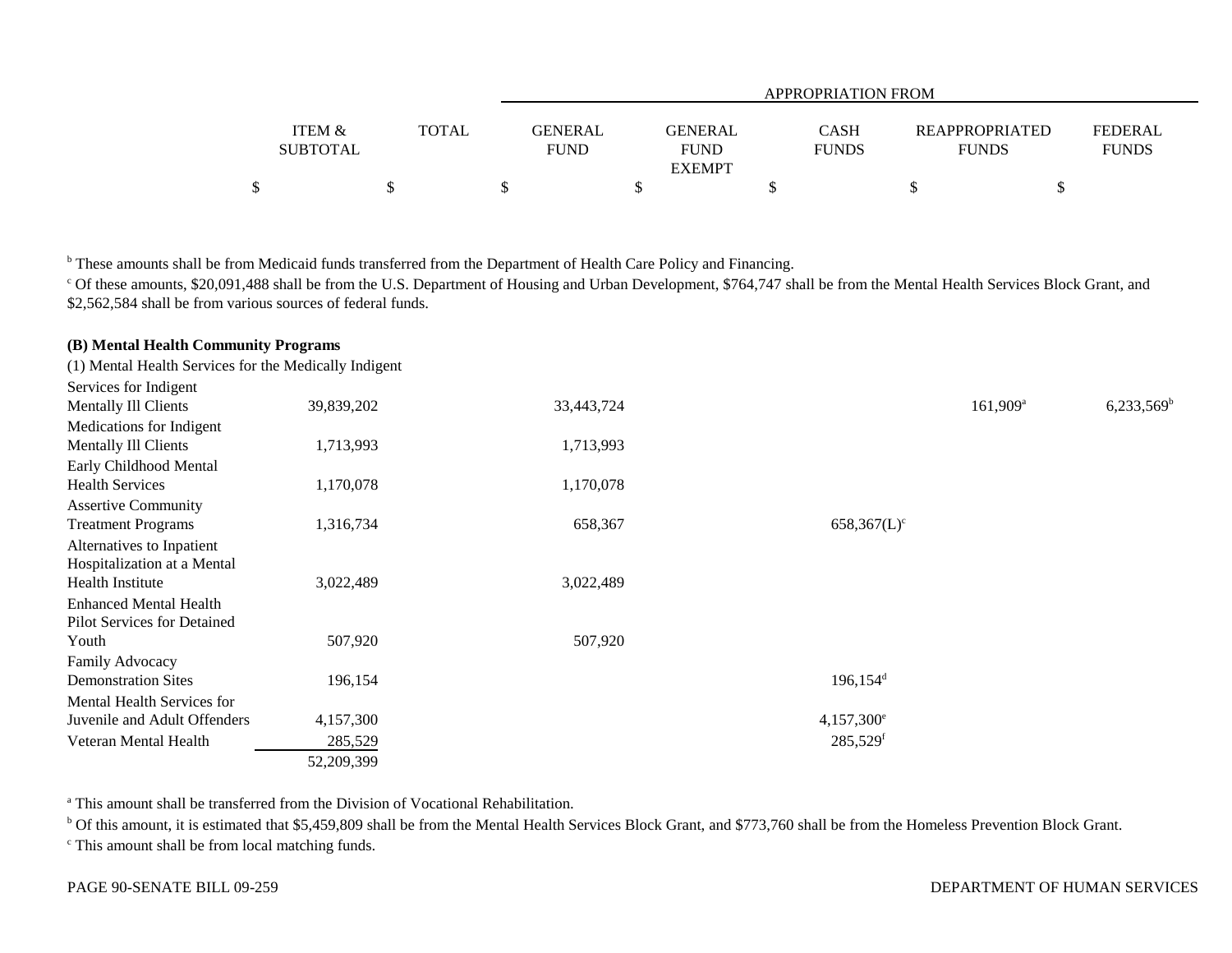|                   |              |                | APPROPRIATION FROM |              |                       |                |  |  |  |
|-------------------|--------------|----------------|--------------------|--------------|-----------------------|----------------|--|--|--|
|                   |              |                |                    |              |                       |                |  |  |  |
| <b>ITEM &amp;</b> | <b>TOTAL</b> | <b>GENERAL</b> | <b>GENERAL</b>     | <b>CASH</b>  | <b>REAPPROPRIATED</b> | <b>FEDERAL</b> |  |  |  |
| <b>SUBTOTAL</b>   |              | <b>FUND</b>    | <b>FUND</b>        | <b>FUNDS</b> | <b>FUNDS</b>          | <b>FUNDS</b>   |  |  |  |
|                   |              |                | <b>EXEMPT</b>      |              |                       |                |  |  |  |
|                   |              |                |                    |              |                       |                |  |  |  |

<sup>d</sup> Of this amount, \$156,923 shall be from the Short-term Innovative Health Program Grant Fund pursuant to Section 25-36-101 (3) (b), C.R.S., and \$39,231(L) shall be local matching funds in accordance with Section 26-22-104 (3) (f), C.R.S.

e This amount shall be from the Offender Mental Health Services Fund created in Section 27-1-204 (5.5), C.R.S.

f This amount shall be from the Mental Health Services Pilot Program Fund created in Section 27-1-305 (1), C.R.S.

| (2) Residential Treatment for |         |         |                      |             |
|-------------------------------|---------|---------|----------------------|-------------|
| Youth $(H.B. 99-1116)$        | 991,211 | 591,599 | 280,387 <sup>a</sup> | $119,225^b$ |

<sup>a</sup> This amount shall be from the Tobacco Litigation Settlement Cash Fund created in Section 24-22-115 (1) (a), C.R.S., pursuant to Section 24-75-1104.5 (1) (k), C.R.S. <sup>b</sup> This amount shall be from Medicaid funds transferred from the Department of Health Care Policy and Financing.

### **(C) Mental Health Institutes**

| Mental Health Institute - Ft. |               |            |                        |               |
|-------------------------------|---------------|------------|------------------------|---------------|
| Logan                         | 27, 212, 895  |            |                        |               |
|                               | $(338.8$ FTE) |            |                        |               |
| Mental Health Institute -     |               |            |                        |               |
| Pueblo                        | 69,256,814    |            |                        |               |
|                               | $(928.2$ FTE) |            |                        |               |
| General Hospital              | 877,246       |            |                        |               |
|                               | $(12.0$ FTE)  |            |                        |               |
| <b>Educational Programs</b>   | 720,820       |            |                        |               |
|                               | $(15.0$ FTE)  |            |                        |               |
|                               | 98,067,775    | 81,083,491 | 8,496,231 <sup>a</sup> | $8,488,053^b$ |

<sup>a</sup> Of this amount, \$7,504,440 shall be from Medicare and other sources of patient revenues, \$869,484 shall be from counties, and \$122,307 shall be from school districts.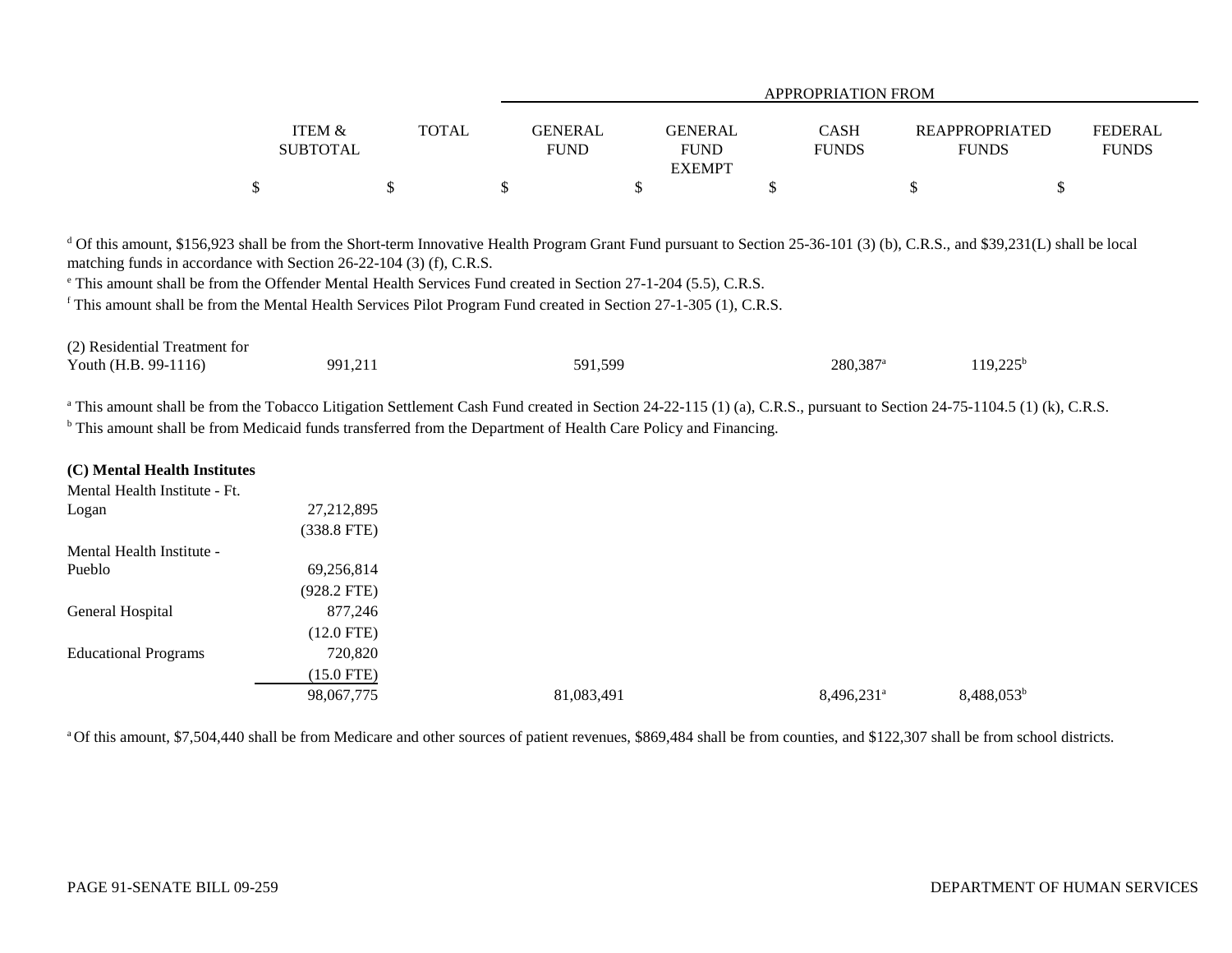|                                      |              | <b>APPROPRIATION FROM</b>     |                                                |                      |                                       |                         |  |  |
|--------------------------------------|--------------|-------------------------------|------------------------------------------------|----------------------|---------------------------------------|-------------------------|--|--|
| <b>ITEM &amp;</b><br><b>SUBTOTAL</b> | <b>TOTAL</b> | <b>GENERAL</b><br><b>FUND</b> | <b>GENERAL</b><br><b>FUND</b><br><b>EXEMPT</b> | CASH<br><b>FUNDS</b> | <b>REAPPROPRIATED</b><br><b>FUNDS</b> | FEDERAL<br><b>FUNDS</b> |  |  |
|                                      |              |                               |                                                |                      |                                       |                         |  |  |

<sup>b</sup> Of this amount, \$5,882,873 shall be from patient revenues, \$1,686,234 shall be transferred from the Department of Corrections (including \$400,493 for services for the La Vista Facility), \$548,765 shall be transferred from the Division of Youth Corrections for services for the Sol Vista Facility, \$358,181 shall be transferred from the Department of Education, and \$12,000 shall be transferred from Regional Centers. For informational purposes only, of the patient revenues, \$3,451,818 is estimated to be from Medicaid funds transferred from the Department of Health Care Policy and Financing, \$1,938,156 is estimated to be Medicaid revenue earned from behavioral health organizations through Mental Health Community Capitation, \$196,355 is estimated to be transferred from the Division of Youth Corrections for services provided by the therapeutic residential child care facility at the Colorado Mental Health Institute at Fort Logan, \$258,385 is estimated to be transferred from Medicaid funding from the Department of Health Care Policy and Financing to Child Welfare Services for mental health treatment at the therapeutic residential child care facility at the Colorado Mental Health Institute at Fort Logan, and \$38,159 is estimated to be from Medicaid funds transferred from the Premiums line item in the Department of Health Care Policy and Financing for acute medical services provided by the General Hospital at the Colorado Mental Health Institute at Pueblo.

## **(D) Alcohol and Drug Abuse Division<sup>1</sup>**

| (1) Administration          |           |                |                       |                    |                        |
|-----------------------------|-----------|----------------|-----------------------|--------------------|------------------------|
| <b>Personal Services</b>    | 2,267,652 | 285,209        | $118, 106^{\rm a}$    | $487,424^b$        | $1,376,913^c$          |
|                             |           | $(2.6$ FTE $)$ | $(1.2$ FTE)           | (7.2 FTE)          | $(19.8$ FTE)           |
| <b>Operating Expenses</b>   | 207,582   |                | $35,091$ <sup>a</sup> | 4,992 <sup>b</sup> | $167,499^{\circ}$      |
| <b>Other Federal Grants</b> | 457,383   |                |                       |                    | $457,383$ <sup>d</sup> |
| Indirect Cost Assessment    | 243,723   |                | $3,280^{\rm a}$       |                    | $240,443^{\circ}$      |
|                             | 3,176,340 |                |                       |                    |                        |

<sup>a</sup> Of these amounts, it is estimated that \$73,995 shall be from the Alcohol and Drug Abuse Community Prevention and Treatment Fund created in Section 24-75-1104.5 (1.5) (a) (VIII), C.R.S., \$35,760 shall be from the Law Enforcement Assistance Fund pursuant to Section 43-4-402 (2), C.R.S., \$26,839 shall be from the Persistent Drunk Driver Cash Fund created in Section 42-3-303 (1), C.R.S., \$14,008 shall be from the Addiction Counselor Training Fund pursuant to Section 25-1-211, C.R.S., and \$5,875 shall be from the Controlled Substances Program Fund pursuant to Section 12-22-306, C.R.S.

<sup>b</sup> Of these amounts, \$431,971 shall be funds transferred from the Judicial Department for the Alcohol and Drug Driving Safety Program, \$54,088 shall be transferred from Medicaid funds appropriated to the Department of Health Care Policy and Financing, and \$6,357 shall be from the Local Government Limited Gaming Impact Fund created in Section 12-47.1-1601 (1) (a), C.R.S.

c These amounts shall be from the Substance Abuse Prevention and Treatment Block Grant.

<sup>d</sup> This amount shall be from various federal substance abuse and treatment grants.

(2) Community Programs

(a) Treatment Services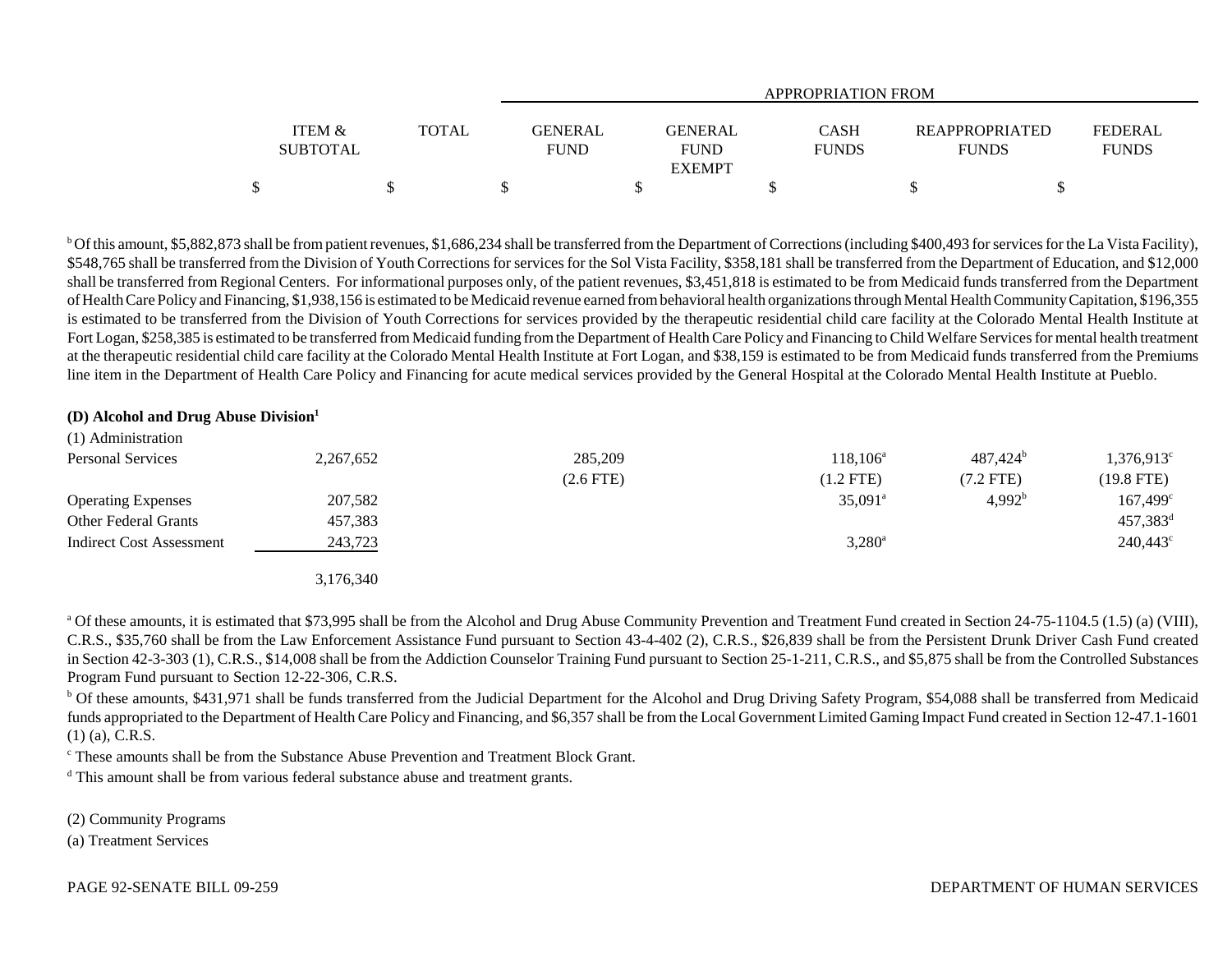|                                                                |                                      |              | <b>APPROPRIATION FROM</b>     |                                                |                             |                                       |                                |
|----------------------------------------------------------------|--------------------------------------|--------------|-------------------------------|------------------------------------------------|-----------------------------|---------------------------------------|--------------------------------|
|                                                                | <b>ITEM &amp;</b><br><b>SUBTOTAL</b> | <b>TOTAL</b> | <b>GENERAL</b><br><b>FUND</b> | <b>GENERAL</b><br><b>FUND</b><br><b>EXEMPT</b> | <b>CASH</b><br><b>FUNDS</b> | <b>REAPPROPRIATED</b><br><b>FUNDS</b> | <b>FEDERAL</b><br><b>FUNDS</b> |
| \$                                                             | \$                                   |              | \$                            | \$                                             | \$                          | \$<br>\$                              |                                |
| <b>Treatment and Detoxification</b><br>Contracts               | 23,411,200                           |              | 11,569,029                    |                                                | 1,218,518 <sup>a</sup>      | $275,706^{\rm b}$                     | $10,347,947$ °                 |
| Case Management for<br><b>Chronic Detoxification</b>           |                                      |              |                               |                                                |                             |                                       |                                |
| Clients<br>Short-term Intensive<br>Residential Remediation and | 369,361                              |              | 2,478                         |                                                |                             |                                       | 366,883 <sup>c</sup>           |
| Treatment (STIRRT)<br>High Risk Pregnant Women                 | 3,401,037                            |              | 3,017,721                     |                                                | 383,316 <sup>a</sup>        |                                       |                                |
| Program                                                        | 2,039,945<br>29,221,543              |              |                               |                                                |                             | $2,039,945$ <sup>d</sup>              |                                |
|                                                                |                                      |              |                               |                                                |                             |                                       |                                |

<sup>a</sup> Of these amounts, \$1,270,616 shall be from the Drug Offender Surcharge Fund created in Section 18-19-103 (4), C.R.S., \$265,000 shall be from the Persistent Drunk Driver Cash Fund created in Section 42-3-303 (1), C.R.S., and \$66,218 shall be from the Adolescent Substance Abuse Prevention and Treatment Fund created in Section 18-13-122 (16) (b), C.R.S. <sup>b</sup> This amount shall be from moneys transferred from the Department of Public Safety, Division of Criminal Justice, Community Corrections, Substance Abuse Treatment Program.

c These amounts shall be from the Substance Abuse Prevention and Treatment Block Grant.

<sup>d</sup> This amount shall be Medicaid funds transferred from the Department of Health Care Policy and Financing.

| (b) Prevention and Intervention |           |        |                        |               |
|---------------------------------|-----------|--------|------------------------|---------------|
| <b>Prevention Contracts</b>     | 3.887.638 | 34,336 | $27,072^{\rm a}$       | $3,826,230^b$ |
| Persistent Drunk Driver         |           |        |                        |               |
| Programs                        | ,108,199  |        | $1,108,199^{\circ}$    |               |
| Law Enforcement Assistance      |           |        |                        |               |
| <b>Fund Contracts</b>           | 255,000   |        | $255,000$ <sup>d</sup> |               |
|                                 | 5,250,837 |        |                        |               |

<sup>a</sup> Of this amount, \$22,072 shall be from the Adolescent Substance Abuse Prevention and Treatment Fund created in Section 18-13-122 (16) (b), C.R.S., and \$5,000 shall be from the Tobacco Use Prevention Fund pursuant to Section 24-35-507, C.R.S.

<sup>b</sup> It is anticipated that this amount shall be from the Substance Abuse Prevention and Treatment Block Grant.

c This amount shall be from the Persistent Drunk Driver Cash Fund created pursuant to Section 42-3-303 (1), C.R.S.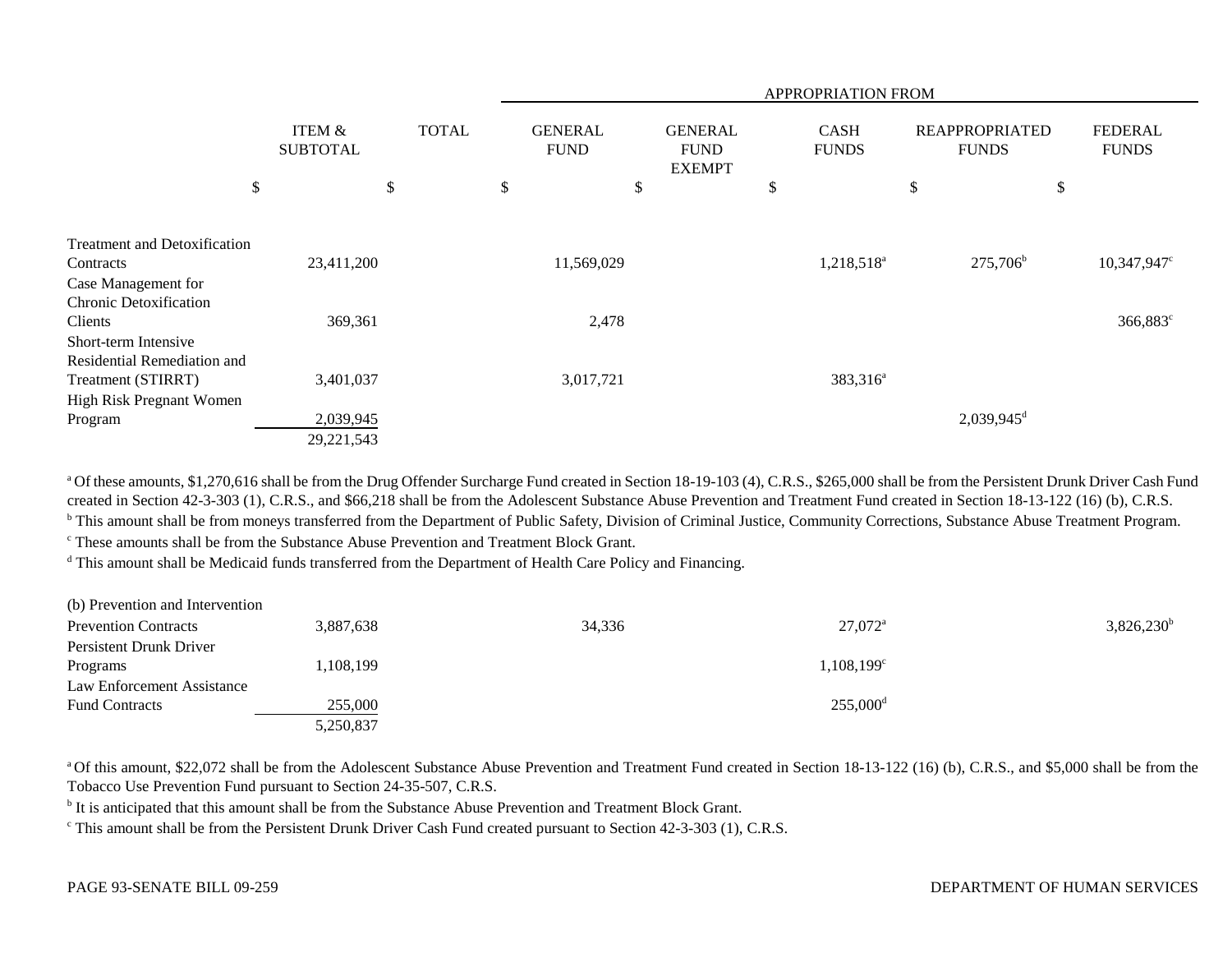|                                                                                                                |                                      |              |                               | <b>APPROPRIATION FROM</b>                      |   |                             |                                       |                                |  |  |  |  |  |
|----------------------------------------------------------------------------------------------------------------|--------------------------------------|--------------|-------------------------------|------------------------------------------------|---|-----------------------------|---------------------------------------|--------------------------------|--|--|--|--|--|
|                                                                                                                | <b>ITEM &amp;</b><br><b>SUBTOTAL</b> | <b>TOTAL</b> | <b>GENERAL</b><br><b>FUND</b> | <b>GENERAL</b><br><b>FUND</b><br><b>EXEMPT</b> |   | <b>CASH</b><br><b>FUNDS</b> | <b>REAPPROPRIATED</b><br><b>FUNDS</b> | <b>FEDERAL</b><br><b>FUNDS</b> |  |  |  |  |  |
|                                                                                                                | \$                                   | \$           | \$                            | \$                                             | P |                             | \$                                    | \$                             |  |  |  |  |  |
| <sup>d</sup> This amount shall be from the Law Enforcement Assistance Fund created in Section 43-4-401, C.R.S. |                                      |              |                               |                                                |   |                             |                                       |                                |  |  |  |  |  |
| (c) Other Programs                                                                                             |                                      |              |                               |                                                |   |                             |                                       |                                |  |  |  |  |  |
| <b>Federal Grants</b>                                                                                          | 5,063,429                            |              |                               |                                                |   |                             | $195,500^{\circ}$                     | $4,867,929^{\rm b}$            |  |  |  |  |  |
| <b>Balance of Substance Abuse</b>                                                                              |                                      |              |                               |                                                |   |                             |                                       |                                |  |  |  |  |  |
| <b>Block Grant Programs</b>                                                                                    | 6,675,155                            |              | 189,763                       |                                                |   |                             |                                       | $6,485,392^{\circ}$            |  |  |  |  |  |
| Community Prevention and                                                                                       |                                      |              |                               |                                                |   |                             |                                       |                                |  |  |  |  |  |
| Treatment                                                                                                      | 992,081                              |              |                               |                                                |   | 992,081 <sup>d</sup>        |                                       |                                |  |  |  |  |  |
| <b>Gambling Addiction</b>                                                                                      |                                      |              |                               |                                                |   |                             |                                       |                                |  |  |  |  |  |
| <b>Counseling Services</b>                                                                                     | 144,727                              |              |                               |                                                |   |                             | $144,727$ <sup>e</sup>                |                                |  |  |  |  |  |
|                                                                                                                | 12,875,392                           |              |                               |                                                |   |                             |                                       |                                |  |  |  |  |  |

<sup>a</sup> It is anticipated that this amount shall be from federal funds transferred from the Department of Public Safety.

b This amount includes estimated receipts for various federal substance abuse prevention and treatment grants.

<sup>c</sup> It is anticipated that this amount shall be from the Substance Abuse Prevention and Treatment Block Grant.

<sup>d</sup> This amount shall be from the Tobacco Litigation Settlement Cash Fund created in Section 24-22-115 (1), C.R.S., transferred to the Alcohol and Drug Abuse Community Prevention and Treatment Fund pursuant to Section 24-75-1104.5 (1.5) (a) (VIII), C.R.S.

e This amount shall be from the Local Government Limited Gaming Impact Fund pursuant to Section 12-47.1-1601, C.R.S.

226,783,041

## **(9) SERVICES FOR PEOPLE WITH DISABILITIES**

# **(A) Community Services for People with Developmental Disabilities**

| 2,870,403  | 281,958 | $2,588,445^{\circ}$  |
|------------|---------|----------------------|
| (34.0 FTE) |         |                      |
| 153.744    |         | 153,744 <sup>a</sup> |
|            |         |                      |
| 137,480    | 41,244  | $96,236^a$           |
|            |         |                      |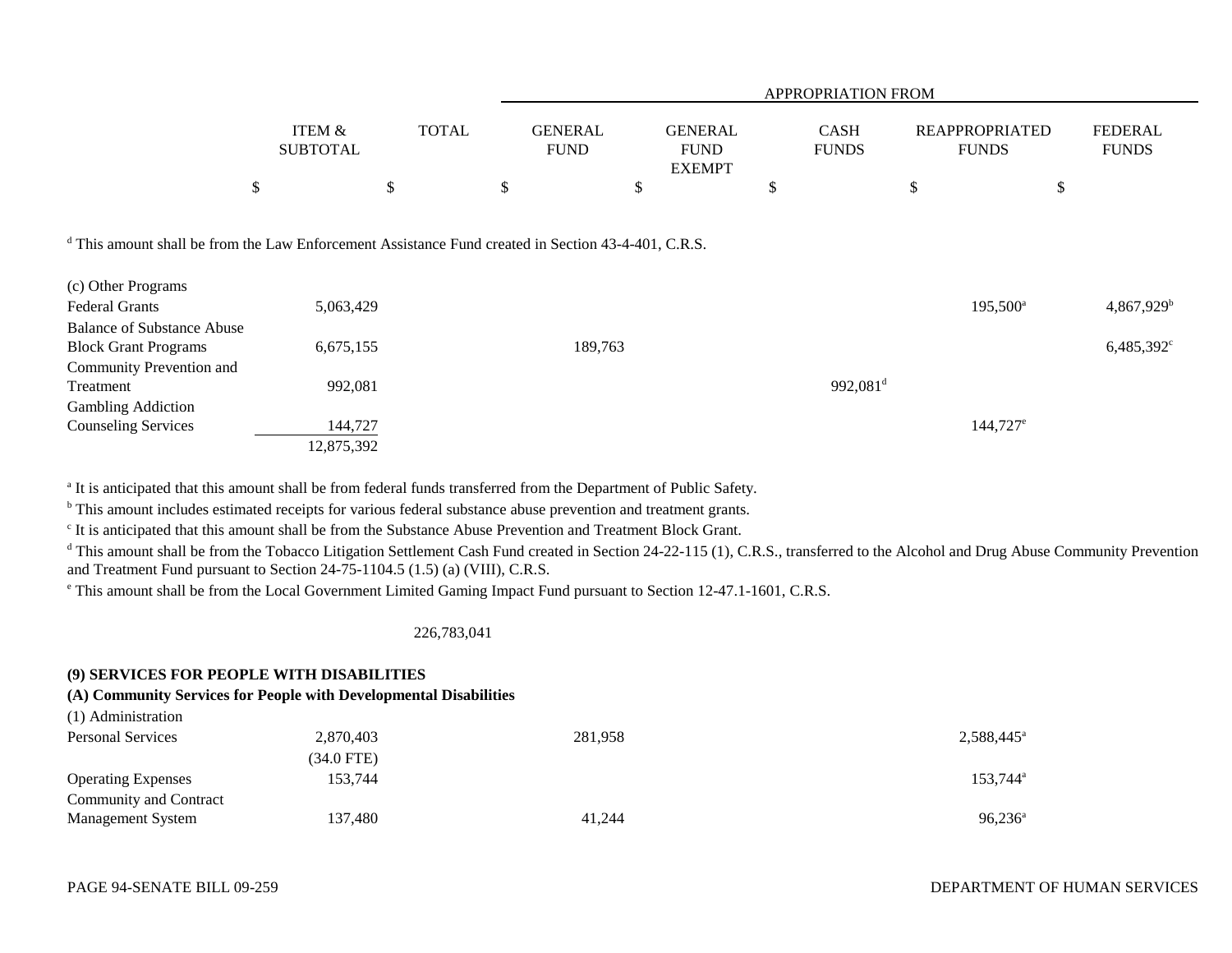|                                   |               |                               |               |       |               | <b>APPROPRIATION FROM</b>     |     |                                                |    |                             |   |                                       |                                |  |  |
|-----------------------------------|---------------|-------------------------------|---------------|-------|---------------|-------------------------------|-----|------------------------------------------------|----|-----------------------------|---|---------------------------------------|--------------------------------|--|--|
|                                   |               | <b>ITEM &amp;</b><br>SUBTOTAL |               | TOTAL |               | <b>GENERAL</b><br><b>FUND</b> |     | <b>GENERAL</b><br><b>FUND</b><br><b>EXEMPT</b> |    | <b>CASH</b><br><b>FUNDS</b> |   | <b>REAPPROPRIATED</b><br><b>FUNDS</b> | <b>FEDERAL</b><br><b>FUNDS</b> |  |  |
|                                   | <sup>\$</sup> |                               | $\mathcal{S}$ |       | <sup>\$</sup> |                               | AD. |                                                | \$ |                             | S | Ğ,                                    |                                |  |  |
| <b>Medicaid Waiver Transition</b> |               |                               |               |       |               |                               |     |                                                |    |                             |   |                                       |                                |  |  |
| Costs                             |               | 93,140                        |               |       |               |                               |     |                                                |    |                             |   | $93,140^a$                            |                                |  |  |
|                                   |               | 3,254,767                     |               |       |               |                               |     |                                                |    |                             |   |                                       |                                |  |  |

<sup>a</sup> These amounts shall be from Medicaid cash funds transferred from the Department of Health Care Policy and Financing.

| $(2)$ Program Costs <sup>28</sup><br>Adult Comprehensive<br>Services for 66 General Fund |             |            |                         |                          |
|------------------------------------------------------------------------------------------|-------------|------------|-------------------------|--------------------------|
| and 4,163.5 Medicaid                                                                     |             |            |                         |                          |
| resources                                                                                | 273,785,089 |            |                         |                          |
| <b>Adult Supported Living</b><br>Services for 692 General                                |             |            |                         |                          |
| Fund and 3,248 Medicaid                                                                  |             |            |                         |                          |
| resources                                                                                | 54,167,273  |            |                         |                          |
| Early Intervention Services                                                              |             |            |                         |                          |
| for 2,176 General Fund                                                                   |             |            |                         |                          |
| resources                                                                                | 11,098,328  |            |                         |                          |
| Family Support Services for                                                              |             |            |                         |                          |
| 1,226 General Fund resources                                                             | 6,507,966   |            |                         |                          |
| Children's Extensive Support                                                             |             |            |                         |                          |
| Services for 393 Medicaid                                                                |             |            |                         |                          |
| resources                                                                                | 6,882,727   |            |                         |                          |
| Case Management for 3,713                                                                |             |            |                         |                          |
| General Fund and 8,251.5                                                                 |             |            |                         |                          |
| Medicaid resources                                                                       | 23,122,398  |            |                         |                          |
| <b>Special Purpose</b>                                                                   | 890,158     |            |                         |                          |
|                                                                                          | 376,453,939 | 31,480,548 | 30,382,059 <sup>a</sup> | 314,591,332 <sup>b</sup> |

<sup>a</sup> This amount shall be from client cash sources.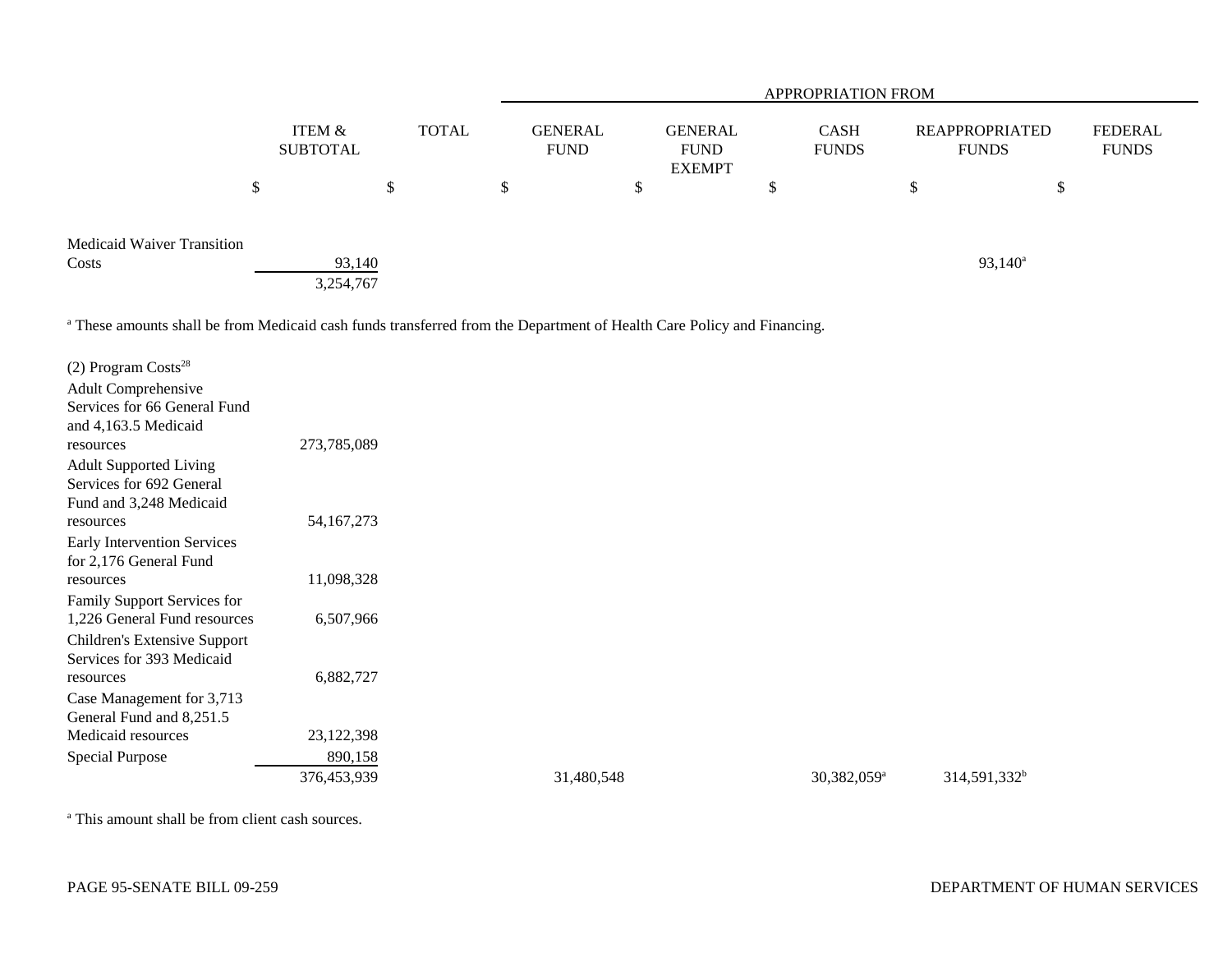|                   |              | APPROPRIATION FROM |                |  |              |                       |  |                |  |  |  |
|-------------------|--------------|--------------------|----------------|--|--------------|-----------------------|--|----------------|--|--|--|
|                   |              |                    |                |  |              |                       |  |                |  |  |  |
| <b>ITEM &amp;</b> | <b>TOTAL</b> | <b>GENERAL</b>     | <b>GENERAL</b> |  | <b>CASH</b>  | <b>REAPPROPRIATED</b> |  | <b>FEDERAL</b> |  |  |  |
| <b>SUBTOTAL</b>   |              | <b>FUND</b>        | <b>FUND</b>    |  | <b>FUNDS</b> | <b>FUNDS</b>          |  | <b>FUNDS</b>   |  |  |  |
|                   |              |                    | <b>EXEMPT</b>  |  |              |                       |  |                |  |  |  |
| \$                |              |                    |                |  |              |                       |  |                |  |  |  |

<sup>b</sup> Of this amount \$314,100,018 shall be from Medicaid funds transferred from the Department of Health Care Policy and Financing, and \$491,314 shall be transferred from the Division of Vocational Rehabilitation. These amounts reflect the assumption that \$2,432,000 shall be received by community providers from consumers associated with posteligibility treatment of income assessments.

| 10.410.498 |        |               | $10,410,498$ <sup>a</sup> |
|------------|--------|---------------|---------------------------|
|            |        |               | $(6.5$ FTE)               |
|            |        |               |                           |
| 2,813,085  |        | $2,813,085^b$ |                           |
| 64,337     | 60.621 | $3,716(L)^c$  |                           |
| 13,287,920 |        |               |                           |
|            |        |               |                           |

<sup>a</sup> This amount reflects funds anticipated to be received pursuant to Part C of the federal Individuals with Disabilities Education Improvement Act (IDEA). Of this amount, \$3,745,068 reflects 50 percent of the total additional funds anticipated to be received pursuant to the federal American Recovery and Reinvestment Act of 2009.

<sup>b</sup> This amount shall be from the Early Intervention Services Trust Fund created pursuant to Section 27-10.5-709 (2) (a), C.R.S. This amount represents custodial funds and is shown for informational purposes, as it is not subject to annual appropriation by the General Assembly. It is further exempt from the restrictions on state spending imposed by Section 20, Article X, of the State Constitution pursuant to Section 27-10.5-709 (2) (a).

c This amount shall be from local funds.

## **(B) Regional Centers for People with Developmental Disabilities**

| (1) Medicaid-funded Services        |               |  |
|-------------------------------------|---------------|--|
| <b>Personal Services</b>            | 48,860,981    |  |
|                                     | $(995.3$ FTE) |  |
| <b>Operating Expenses</b>           | 2.760.399     |  |
| Capital Outlay - Patient            |               |  |
| <b>Needs</b>                        | 244,499       |  |
| <b>Leased Space</b>                 | 72,820        |  |
| <b>Resident Incentive Allowance</b> | 138,176       |  |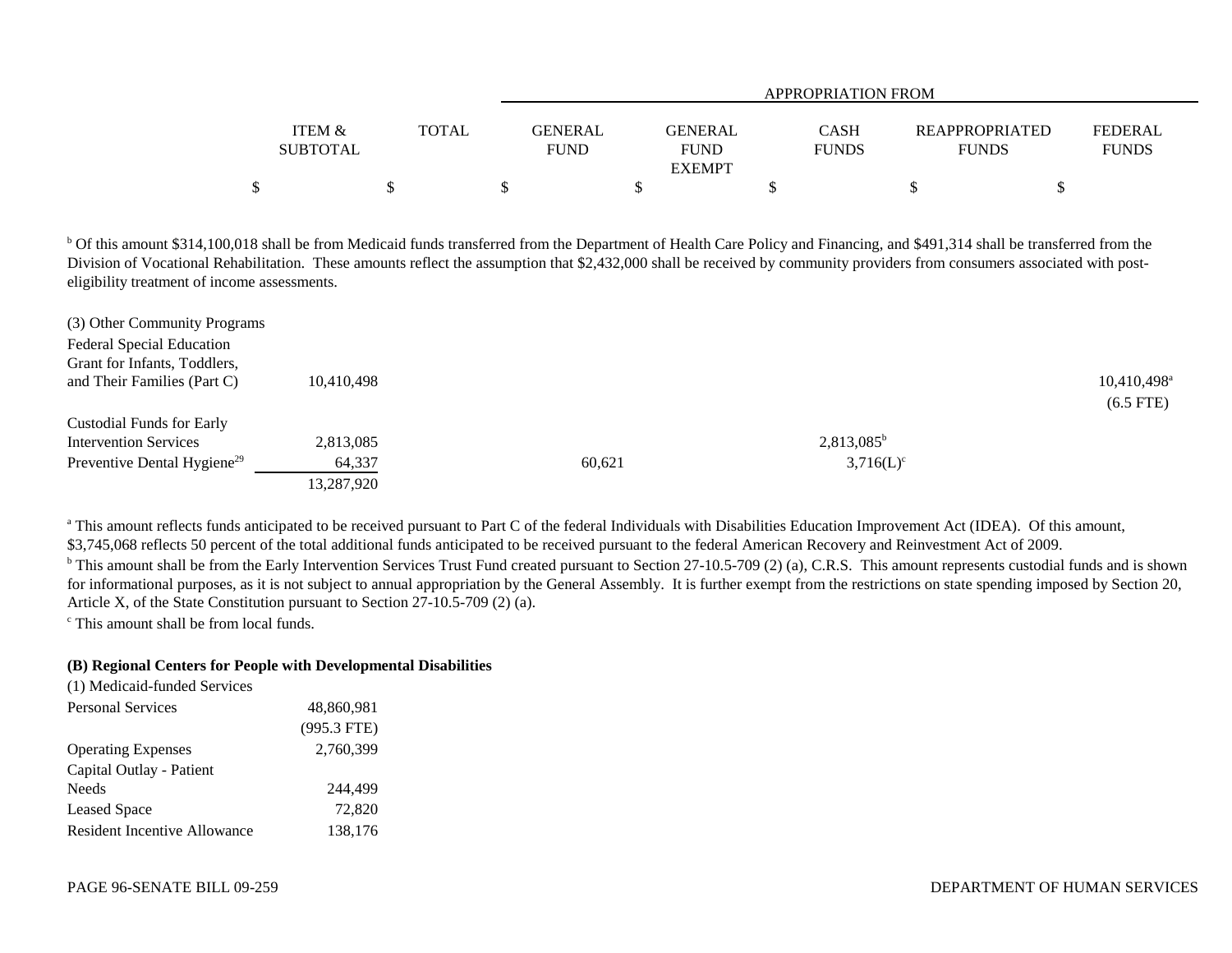|                                                                                                                                                                                                                                                                                                 |                                      |              |                               |                                                 |              | APPROPRIATION FROM     |                                       |                                |
|-------------------------------------------------------------------------------------------------------------------------------------------------------------------------------------------------------------------------------------------------------------------------------------------------|--------------------------------------|--------------|-------------------------------|-------------------------------------------------|--------------|------------------------|---------------------------------------|--------------------------------|
|                                                                                                                                                                                                                                                                                                 | <b>ITEM &amp;</b><br><b>SUBTOTAL</b> | <b>TOTAL</b> | <b>GENERAL</b><br><b>FUND</b> | <b>GENERAL</b><br>${\rm FUND}$<br><b>EXEMPT</b> |              | CASH<br><b>FUNDS</b>   | <b>REAPPROPRIATED</b><br><b>FUNDS</b> | <b>FEDERAL</b><br><b>FUNDS</b> |
| $\boldsymbol{\mathsf{S}}$                                                                                                                                                                                                                                                                       |                                      | \$           | \$                            | \$                                              | $\mathbb{S}$ |                        | \$<br>$\boldsymbol{\mathsf{S}}$       |                                |
|                                                                                                                                                                                                                                                                                                 |                                      |              |                               |                                                 |              |                        |                                       |                                |
| Purchase of Services                                                                                                                                                                                                                                                                            | 263,291<br>52,340,166                |              |                               |                                                 |              | 2,290,436 <sup>a</sup> | 50,049,730 <sup>b</sup>               |                                |
| <sup>a</sup> This amount shall be from client cash revenues.<br><sup>b</sup> This amount shall be from Medicaid funds transferred from the Department of Health Care Policy and Financing and shall include \$2,092,881 for facility fees pursuant to Section<br>25.5-6-204 (1) (c) (I), C.R.S. |                                      |              |                               |                                                 |              |                        |                                       |                                |
| (2) Other Program Costs<br>General Fund Physician                                                                                                                                                                                                                                               |                                      |              |                               |                                                 |              |                        |                                       |                                |
| Services                                                                                                                                                                                                                                                                                        | 88,009                               |              | 88,009<br>$(0.5$ FTE)         |                                                 |              |                        |                                       |                                |
| (C) Work Therapy Program                                                                                                                                                                                                                                                                        |                                      |              |                               |                                                 |              |                        |                                       |                                |
| Program Costs                                                                                                                                                                                                                                                                                   | 467,116<br>$(1.5$ FTE)               |              |                               |                                                 |              | $467,116^a$            |                                       |                                |
| <sup>a</sup> This amount shall be from the Work Therapy Cash Fund pursuant to Section 27-10-118, C.R.S.                                                                                                                                                                                         |                                      |              |                               |                                                 |              |                        |                                       |                                |
| (D) Division of Vocational Rehabilitation                                                                                                                                                                                                                                                       |                                      |              |                               |                                                 |              |                        |                                       |                                |
| Rehabilitation Programs -<br>General Fund Match                                                                                                                                                                                                                                                 | 19,564,046<br>$(224.7$ FTE)          |              | 4,160,718(M)                  |                                                 |              |                        |                                       | 15,403,328 <sup>a</sup>        |
| Rehabilitation Programs -<br>Local Funds Match                                                                                                                                                                                                                                                  | 23,750,460<br>$(18.0$ FTE)           |              |                               |                                                 |              | 35,125(H) <sup>b</sup> | $5,038,957(H)^c$                      | 18,676,378 <sup>d</sup>        |
| American Recovery and<br>Reinvestment Act -<br>Vocational Rehabilitation                                                                                                                                                                                                                        |                                      |              |                               |                                                 |              |                        |                                       |                                |
| Funding                                                                                                                                                                                                                                                                                         | 3,653,522                            |              |                               |                                                 |              |                        |                                       | $3,653,522^e$                  |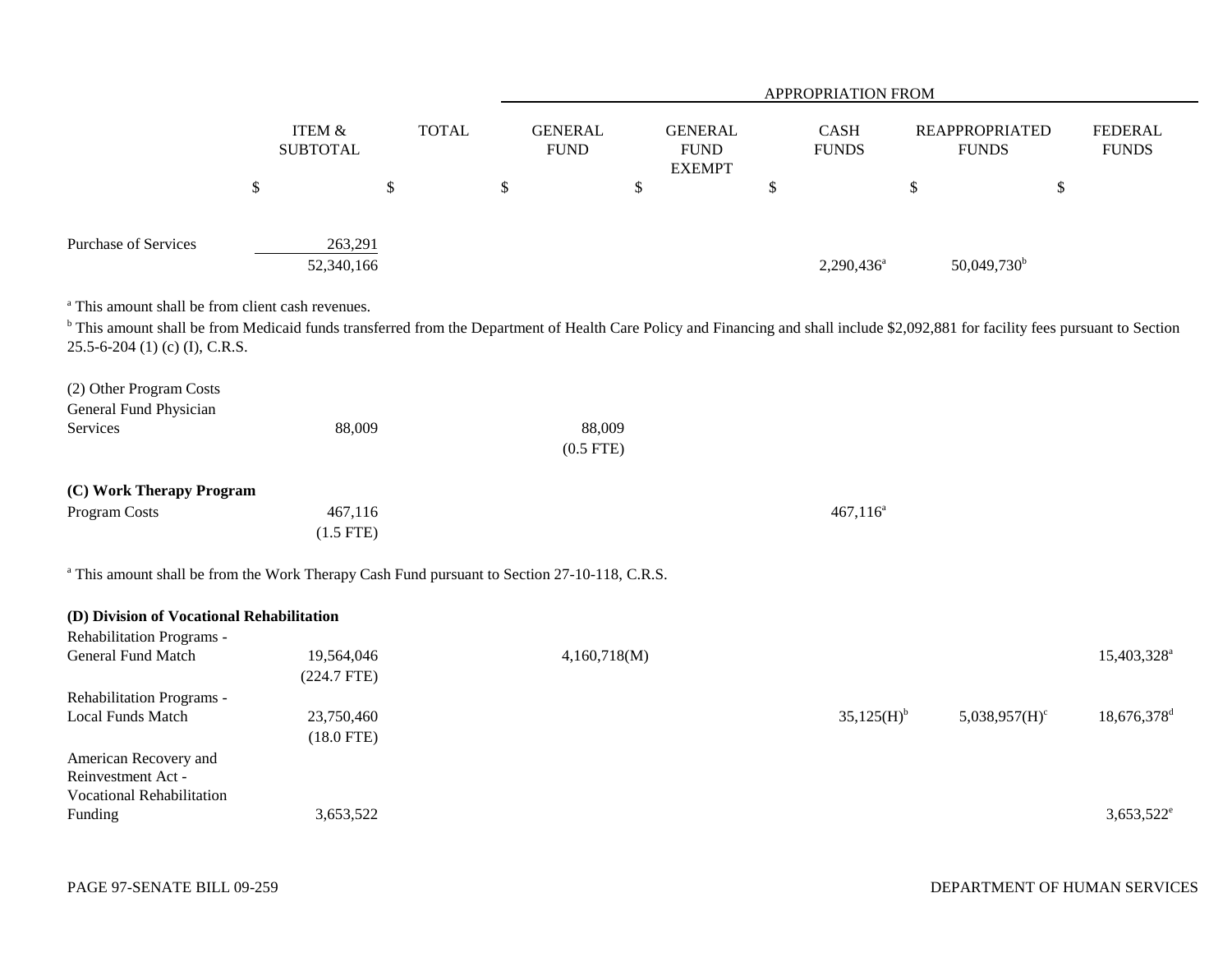|                                                                                                |                                                                   |              | APPROPRIATION FROM |                               |      |                                                |    |                              |                                                                    |      |                                |
|------------------------------------------------------------------------------------------------|-------------------------------------------------------------------|--------------|--------------------|-------------------------------|------|------------------------------------------------|----|------------------------------|--------------------------------------------------------------------|------|--------------------------------|
| \$                                                                                             | <b>ITEM &amp;</b><br><b>SUBTOTAL</b><br>$\boldsymbol{\mathsf{S}}$ | <b>TOTAL</b> | \$                 | <b>GENERAL</b><br><b>FUND</b> | $\$$ | <b>GENERAL</b><br><b>FUND</b><br><b>EXEMPT</b> | \$ | <b>CASH</b><br><b>FUNDS</b>  | <b>REAPPROPRIATED</b><br><b>FUNDS</b><br>$\boldsymbol{\mathsf{S}}$ | $\$$ | <b>FEDERAL</b><br><b>FUNDS</b> |
| <b>Business Enterprise Program</b><br>for People who are Blind                                 | 967,779                                                           |              |                    |                               |      |                                                |    | 205,422f                     |                                                                    |      | $762,357$ <sup>d</sup>         |
| <b>Business Enterprise Program</b><br>- Program Operated Stands,<br>Repair Costs, and Operator | $(6.0$ FTE)                                                       |              |                    |                               |      |                                                |    |                              |                                                                    |      |                                |
| <b>Benefits</b><br><b>Independent Living Centers</b><br>and State Independent Living           | 659,000                                                           |              |                    |                               |      |                                                |    | 477,990 <sup>f</sup>         |                                                                    |      | $181,010$ <sup>d</sup>         |
| Council                                                                                        | 1,934,636                                                         |              |                    | 1,487,351                     |      |                                                |    | $29,621(L)^{g}$              |                                                                    |      | $417,664^h$                    |
| Older Blind Grants                                                                             | 698,789                                                           |              |                    |                               |      |                                                |    | $45,000(L)^{i}$              |                                                                    |      | 653,789 <sup>j</sup>           |
| Traumatic Brain Injury Trust                                                                   |                                                                   |              |                    |                               |      |                                                |    |                              |                                                                    |      |                                |
| Fund                                                                                           | 2,921,931                                                         |              |                    |                               |      |                                                |    | $2,921,931^k$<br>$(1.5$ FTE) |                                                                    |      |                                |
| <b>Federal Social Security</b><br>Reimbursements<br>Study of Employment of                     | 813,741                                                           |              |                    |                               |      |                                                |    |                              |                                                                    |      | $813,741$ <sup>1</sup>         |
| Persons with Developmental<br>Disabilities (S.B. 08-004)                                       | 50,875                                                            |              |                    | 50,875<br>$(1.0$ FTE)         |      |                                                |    |                              |                                                                    |      |                                |
|                                                                                                | 55,014,779                                                        |              |                    |                               |      |                                                |    |                              |                                                                    |      |                                |

a This amount shall be from Section 110 and Section 203 vocational rehabilitation funds.

<sup>b</sup> Of this amount, it is estimated that \$32,625 shall be from counties, and \$2,500 shall be from donations.

<sup>c</sup> Of this amount, it is estimated that \$4,290,496 shall be transferred from the Department of Education on behalf of school districts, \$378,854 shall be from community colleges, \$269,607 shall be transferred from the Mental Health and Alcohol and Drug Abuse Services section, and \$100,000 shall be transferred from Community Services for People with Developmental Disabilities section.

<sup>d</sup> These amounts shall be from Section 110 vocational rehabilitation funds.

e This amount reflects 50 percent of funds anticipated to be received pursuant to the federal American Recovery and Reinvestment Act of 2009.

f These amounts shall be from the Business Enterprise Program Cash Fund created in Section 26-8.5-107, C.R.S.

<sup>g</sup> This amount shall be from local recipients of Independent Living Grants.

## DEPARTMENT OF HUMAN SERVICES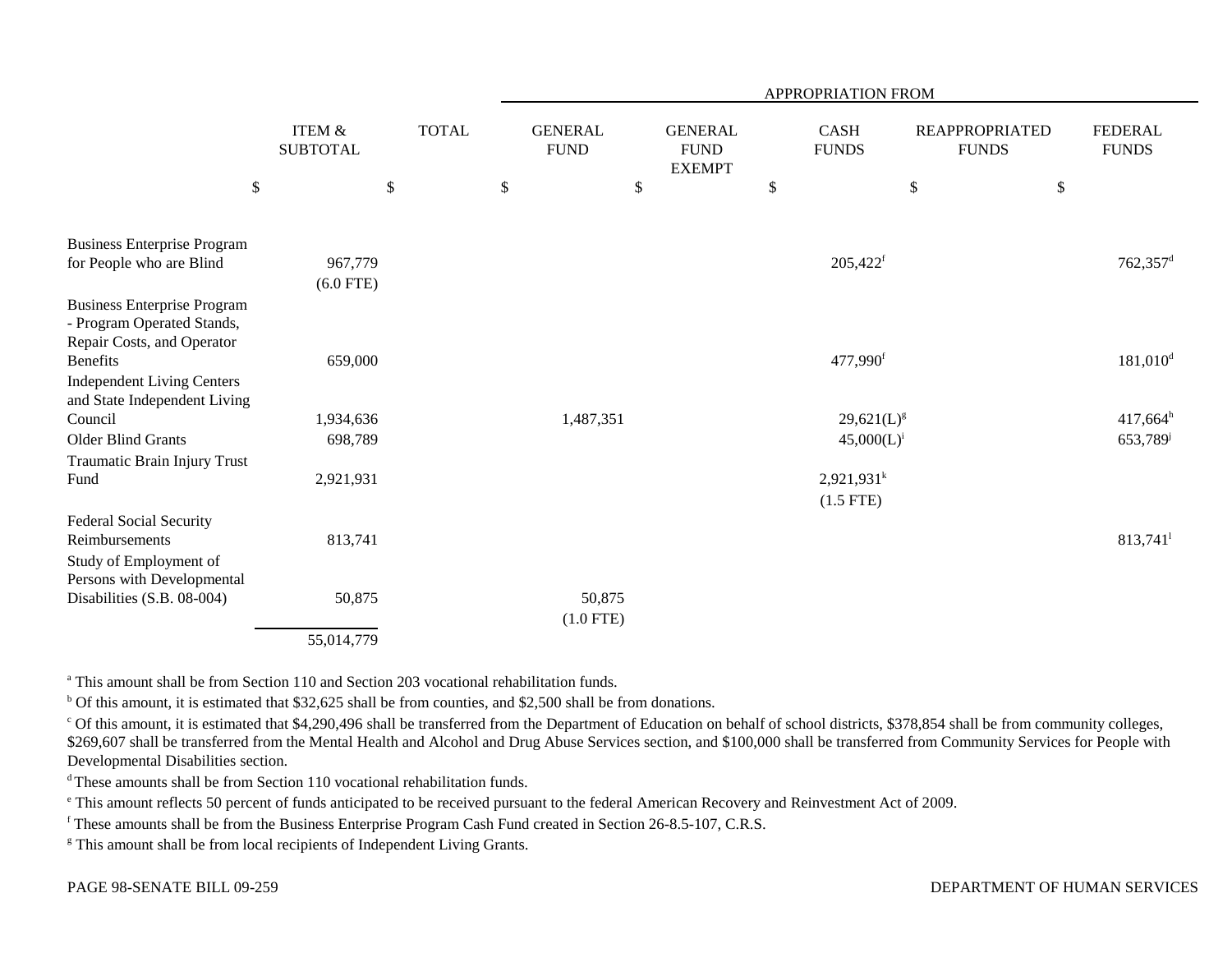|                                      | APPROPRIATION FROM |                        |                                         |                      |                                       |                                |
|--------------------------------------|--------------------|------------------------|-----------------------------------------|----------------------|---------------------------------------|--------------------------------|
| <b>ITEM &amp;</b><br><b>SUBTOTAL</b> | <b>TOTAL</b>       | GENERAL<br><b>FUND</b> | GENERAL<br><b>FUND</b><br><b>EXEMPT</b> | CASH<br><b>FUNDS</b> | <b>REAPPROPRIATED</b><br><b>FUNDS</b> | <b>FEDERAL</b><br><b>FUNDS</b> |
|                                      |                    |                        |                                         |                      |                                       |                                |

<sup>h</sup> This amount reflects federal funds anticipated to be received for state independent living grants. Of this amount, \$121,457 reflects 50 percent of federal funds anticipated to be received pursuant to the American Recovery and Reinvestment Act of 2009.

i This amount shall be from local recipients of Older Blind Grant funds.

<sup>j</sup> This amount reflects federal funds anticipated to be received for state Older Blind Grants. Of this amount, \$248,789 reflects 50 percent of federal funds anticipated to be received pursuant to the American Recovery and Reinvestment Act of 2009.

<sup>k</sup> This amount shall be from the Colorado Traumatic Brain Injury Trust Fund created pursuant to Section 26-1-309 (1), C.R.S.

<sup>1</sup>This amount reflects estimated payments from the federal Social Security Administration that are based on costs incurred for individuals who have received vocational rehabilitation services.

### **(E) Homelake Domiciliary and State and Veterans Nursing Homes**

| 186,130       | 186,130 |                         |                |
|---------------|---------|-------------------------|----------------|
|               |         |                         |                |
| 195,627       | 195,627 |                         |                |
|               |         |                         |                |
| 800,000       | 800,000 |                         |                |
| 54,428,011    |         | 42,453,849 <sup>a</sup> | $11,974,162^b$ |
| $(673.4$ FTE) |         |                         |                |
| 55,609,768    |         |                         |                |
|               |         |                         |                |

<sup>a</sup> This amount is shown for informational purposes only and reflects estimated operating costs for the nursing homes that are funded with resident payments for care and other revenues that are deposited to the Central Fund for State Nursing Homes. The nursing homes have continuous spending authority pursuant to Sections 26-12-108 and 110, C.R.S. The six state and veterans nursing homes and Homelake Domiciliary are also anticipated to qualify as enterprises as defined by Section 20, Article X of the State Constitution. <sup>b</sup> This amount is shown for informational purposes only and reflects estimated operating costs for the nursing homes that are funded by federal per diem payments for veteran residents that are deposited to the Central Fund for State Nursing Homes. The six state and veterans nursing homes have continuous spending authority pursuant to Sections 26-12- 108 and 110, C.R.S.

556,516,464

### **(10) ADULT ASSISTANCE PROGRAMS**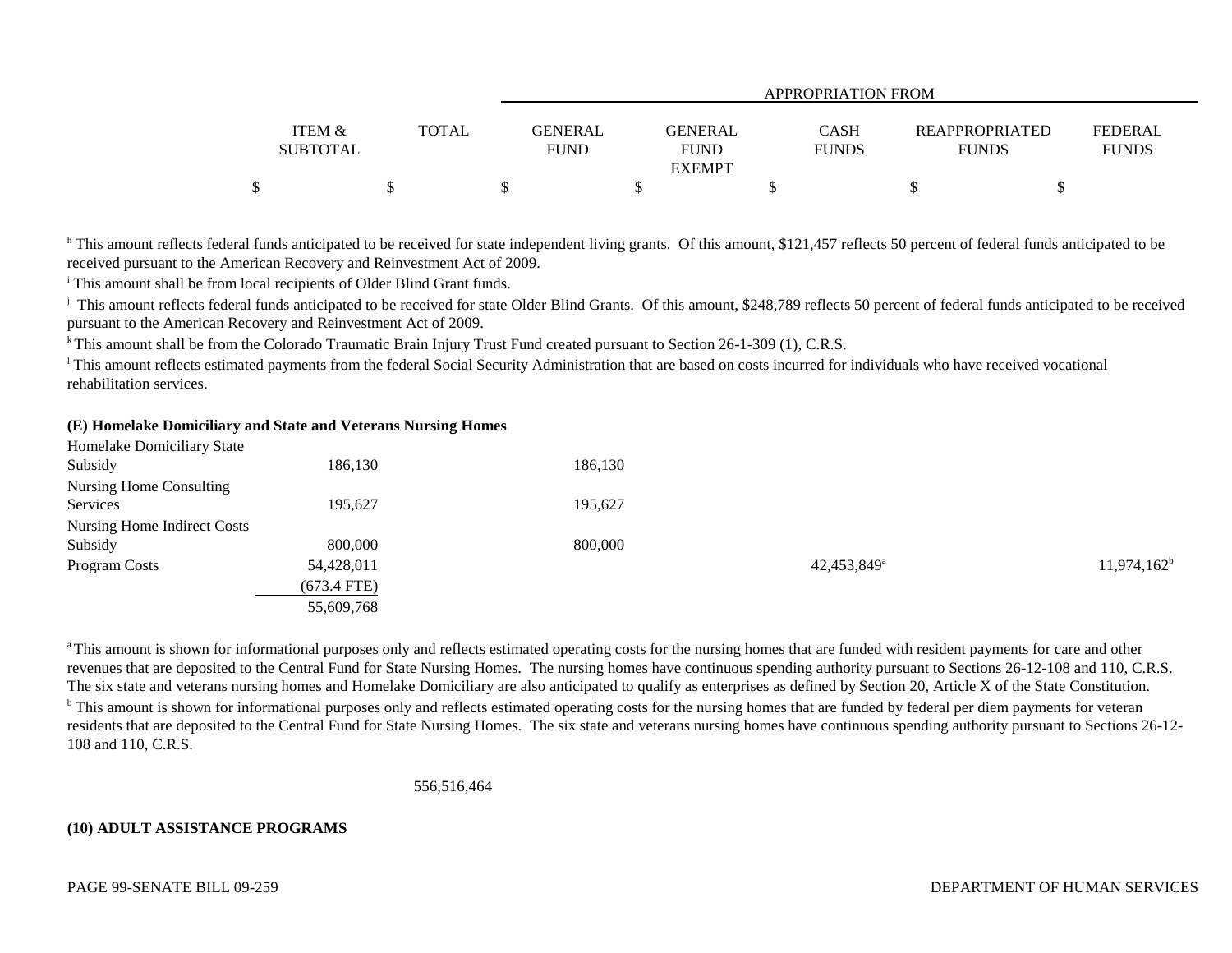|                    |                           |                                      |              |                               | <b>APPROPRIATION FROM</b> |                                                |  |                             |  |                                       |                   |                                |
|--------------------|---------------------------|--------------------------------------|--------------|-------------------------------|---------------------------|------------------------------------------------|--|-----------------------------|--|---------------------------------------|-------------------|--------------------------------|
|                    |                           | <b>ITEM &amp;</b><br><b>SUBTOTAL</b> | <b>TOTAL</b> | <b>GENERAL</b><br><b>FUND</b> |                           | <b>GENERAL</b><br><b>FUND</b><br><b>EXEMPT</b> |  | <b>CASH</b><br><b>FUNDS</b> |  | <b>REAPPROPRIATED</b><br><b>FUNDS</b> |                   | <b>FEDERAL</b><br><b>FUNDS</b> |
|                    | $\boldsymbol{\mathsf{S}}$ | D                                    |              | \$                            |                           | ۰D                                             |  | D                           |  | S                                     | \$                |                                |
| (A) Administration |                           | 593,785<br>$(6.0$ FTE)               |              |                               | 104,954                   |                                                |  |                             |  |                                       | $105,562^{\circ}$ | $383,269^{\rm b}$              |

<sup>a</sup> This amount shall be from various sources of reappropriated funds.

<sup>b</sup> This amount shall be from federal cost allocation recoveries.

| <b>Cash Assistance Programs</b><br>95,991,864<br>Refunds<br>588,362<br><b>Burial Reimbursements</b><br>918,364<br><b>State Administration</b><br>1,161,337<br>(14.0 FTE)<br><b>County Administration</b><br>2,450,785<br>101,110,712 | (B) Old Age Pension Program |                          |
|--------------------------------------------------------------------------------------------------------------------------------------------------------------------------------------------------------------------------------------|-----------------------------|--------------------------|
|                                                                                                                                                                                                                                      |                             | 95,991,864 <sup>a</sup>  |
|                                                                                                                                                                                                                                      |                             | 588,362 <sup>b</sup>     |
|                                                                                                                                                                                                                                      |                             | $918.364^{\text{a}}$     |
|                                                                                                                                                                                                                                      |                             | $1,161,337$ <sup>a</sup> |
|                                                                                                                                                                                                                                      |                             |                          |
|                                                                                                                                                                                                                                      |                             | $2,450,785$ <sup>a</sup> |
|                                                                                                                                                                                                                                      |                             |                          |

<sup>a</sup> These amounts shall be from the Old Age Pension Fund pursuant to Section 1, Article XXIV of the State Constitution. For purposes of complying with the limitation on state fiscal year spending imposed by Section 20, Article X of the State Constitution these moneys are included for informational purposes as they are continuously appropriated by Article XXIV of the State Constitution.

<sup>b</sup> This amount shall be from various sources of cash funds revenue, including refunds and state revenue intercepts.

| (C) Other Grant Programs     |            |            |                          |
|------------------------------|------------|------------|--------------------------|
| Aid to the Needy Disabled    |            |            |                          |
| Programs                     | 17,428,495 | 11,421,471 | $6,007,024$ <sup>a</sup> |
| <b>Burial Reimbursements</b> | 508,000    | 402.985    | 105,015(L) <sup>b</sup>  |
| Home Care Allowance          | 10,880,411 | 10,336,390 | 544,021(L) <sup>b</sup>  |
| <b>Adult Foster Care</b>     | 157.469    | 149.596    | $7,873(L)^{b}$           |
|                              | 28,974,375 |            |                          |

<sup>a</sup> Of this amount, it is estimated that \$3,413,687(L) shall be from local funds, \$2,279,944 shall be from federal interim assistance reimbursement payments, and \$313,393 shall be from other refunds and state revenue intercepts.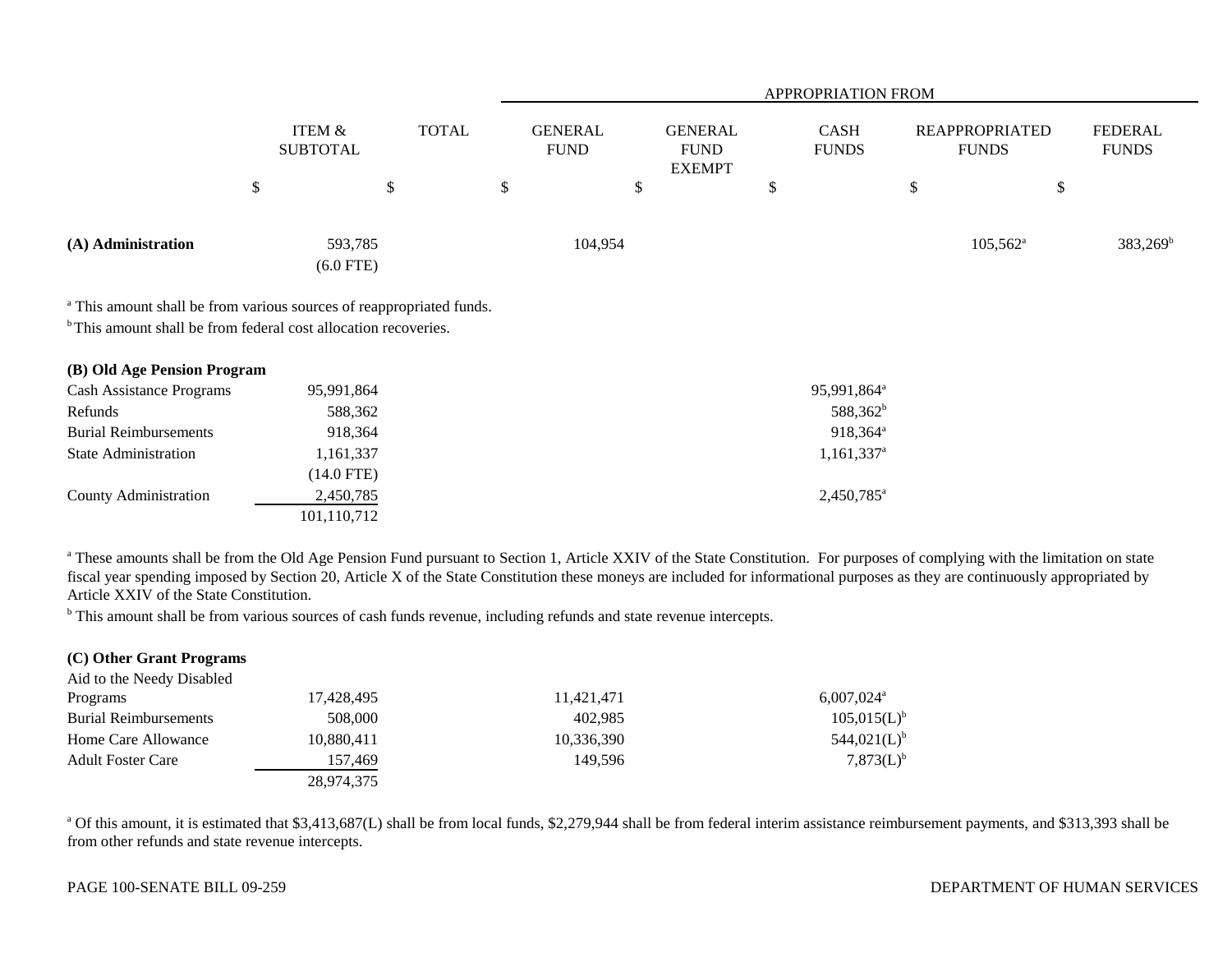|                                                                 |                                      |              |                               |                                                | APPROPRIATION FROM          |                                       |                                     |
|-----------------------------------------------------------------|--------------------------------------|--------------|-------------------------------|------------------------------------------------|-----------------------------|---------------------------------------|-------------------------------------|
|                                                                 | <b>ITEM &amp;</b><br><b>SUBTOTAL</b> | <b>TOTAL</b> | <b>GENERAL</b><br><b>FUND</b> | <b>GENERAL</b><br><b>FUND</b><br><b>EXEMPT</b> | <b>CASH</b><br><b>FUNDS</b> | <b>REAPPROPRIATED</b><br><b>FUNDS</b> | <b>FEDERAL</b><br><b>FUNDS</b>      |
|                                                                 | $\$\,$                               | \$           | $\boldsymbol{\mathsf{S}}$     | \$                                             | \$                          | $\$$                                  | \$                                  |
| <sup>b</sup> These estimated amounts shall be from local funds. |                                      |              |                               |                                                |                             |                                       |                                     |
| (D) Community Services for the Elderly                          |                                      |              |                               |                                                |                             |                                       |                                     |
| Administration                                                  | 685,783<br>$(7.0$ FTE)               |              |                               | 182,411(M)                                     |                             |                                       | 503,372 <sup>a</sup>                |
| Colorado Commission on                                          |                                      |              |                               |                                                |                             |                                       |                                     |
| Aging                                                           | 82,132<br>$(1.0$ FTE)                |              |                               | 21,125(M)                                      |                             |                                       | 61,007 <sup>a</sup>                 |
| Senior Community Services                                       |                                      |              |                               |                                                |                             |                                       |                                     |
| Employment                                                      | 863,857                              |              |                               |                                                |                             |                                       | 863,857 <sup>b</sup><br>$(0.5$ FTE) |
| <b>Older Americans Act</b>                                      |                                      |              |                               |                                                |                             |                                       |                                     |
| Programs                                                        | 14, 141, 987                         |              |                               | 576,747(M)                                     | $3,079,710^{\circ}$         |                                       | $10,485,530$ <sup>a</sup>           |
| National Family Caregiver                                       |                                      |              |                               |                                                |                             |                                       |                                     |
| <b>Support Program</b>                                          | 2,263,386                            |              | 142,041                       |                                                | $423,805(L)^d$              |                                       | $1,697,540$ <sup>a</sup>            |
| State Ombudsman Program                                         | 272,031                              |              |                               | 111,898(M)                                     |                             |                                       | $1,800^{\circ}$<br>$158,333^a$      |
| <b>State Funding for Senior</b>                                 |                                      |              |                               |                                                |                             |                                       |                                     |
| Services                                                        | 9,000,000                            |              | 1,000,000                     |                                                | 8,000,000f                  |                                       |                                     |
| Area Agencies on Aging<br>Administration                        | 1,353,957                            |              |                               |                                                |                             |                                       | 1,353,957 <sup>a</sup>              |
|                                                                 | 28,663,133                           |              |                               |                                                |                             |                                       |                                     |
|                                                                 |                                      |              |                               |                                                |                             |                                       |                                     |

a These amounts shall be from Title III of the Older Americans Act.

<sup>b</sup> This amount shall be from Title V of the Older Americans Act.

<sup>c</sup> Of this amount, an estimated \$3,039,710(L) shall be from local funds and is shown for informational purposes only, and \$40,000 shall be from the Older Coloradans Cash Fund created in Section 26-11-205.5 (5), C.R.S.

<sup>d</sup> This amount shall be from local funds and is shown for informational purposes only.

e This amount shall be from Medicaid funds transferred from the Department of Health Care Policy and Financing.

f This amount shall be from the Older Coloradans Cash Fund created in Section 26-11-205.5 (5), C.R.S.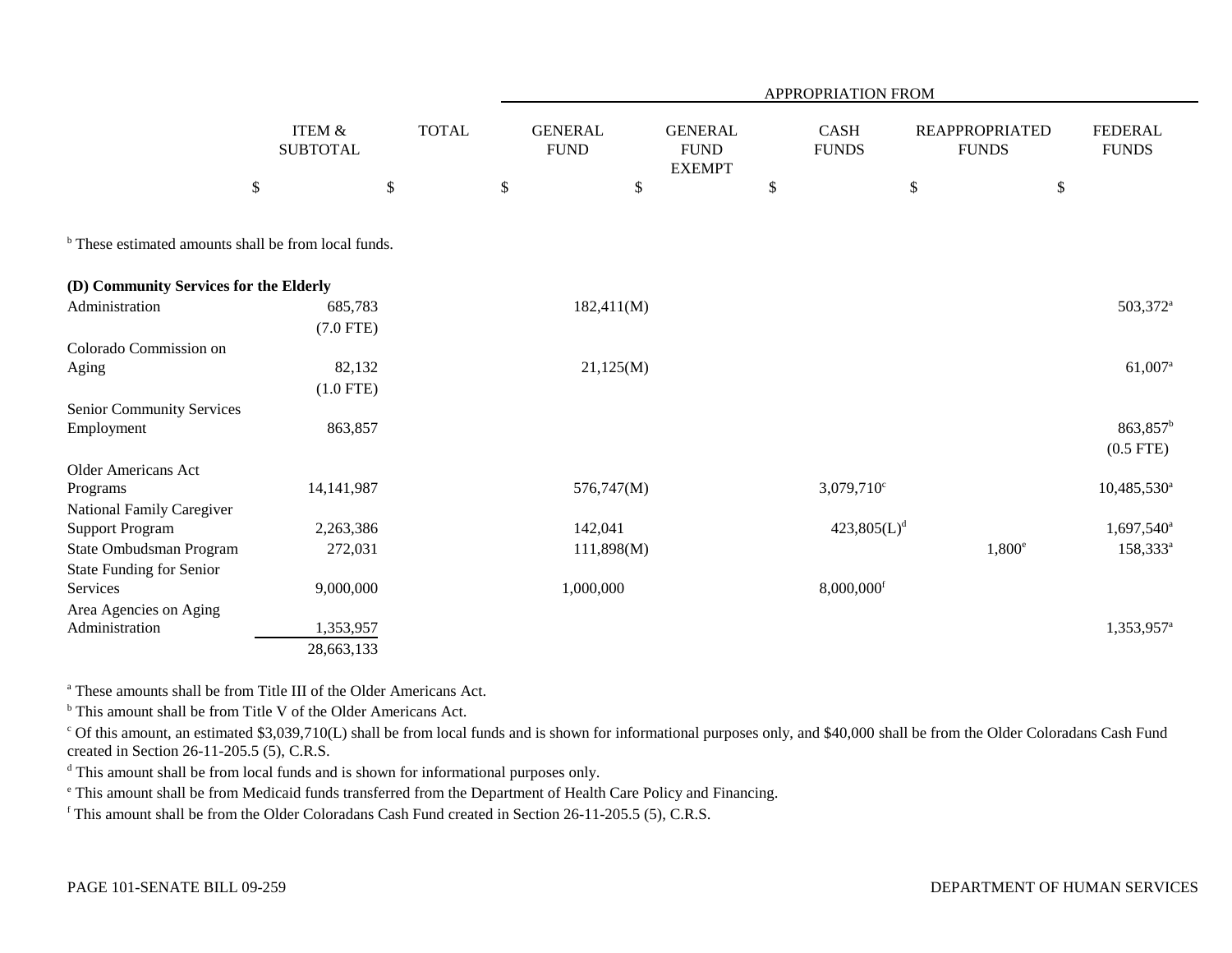|                                                 |                                      |              |                               |                                                |                             |                                       | APPROPRIATION FROM             |  |  |  |  |  |
|-------------------------------------------------|--------------------------------------|--------------|-------------------------------|------------------------------------------------|-----------------------------|---------------------------------------|--------------------------------|--|--|--|--|--|
|                                                 | <b>ITEM &amp;</b><br><b>SUBTOTAL</b> | <b>TOTAL</b> | <b>GENERAL</b><br><b>FUND</b> | <b>GENERAL</b><br><b>FUND</b><br><b>EXEMPT</b> | <b>CASH</b><br><b>FUNDS</b> | <b>REAPPROPRIATED</b><br><b>FUNDS</b> | <b>FEDERAL</b><br><b>FUNDS</b> |  |  |  |  |  |
|                                                 | \$                                   | \$           | \$                            | \$                                             | \$                          | \$                                    | \$                             |  |  |  |  |  |
|                                                 |                                      |              |                               |                                                |                             |                                       |                                |  |  |  |  |  |
|                                                 |                                      | 159,342,005  |                               |                                                |                             |                                       |                                |  |  |  |  |  |
| (11) DIVISION OF YOUTH CORRECTIONS <sup>1</sup> |                                      |              |                               |                                                |                             |                                       |                                |  |  |  |  |  |
| (A) Administration                              |                                      |              |                               |                                                |                             |                                       |                                |  |  |  |  |  |
| <b>Personal Services</b>                        | 1,382,127                            |              | 1,382,127                     |                                                |                             |                                       |                                |  |  |  |  |  |
|                                                 |                                      |              | $(15.4$ FTE)                  |                                                |                             |                                       |                                |  |  |  |  |  |
| <b>Operating Expenses</b>                       | 30,432                               |              | 30,432                        |                                                |                             |                                       |                                |  |  |  |  |  |
| Victim Assistance                               | 29,599                               |              |                               |                                                |                             | $29,599^{\rm a}$                      |                                |  |  |  |  |  |
|                                                 |                                      |              |                               |                                                |                             | $(0.5$ FTE)                           |                                |  |  |  |  |  |
|                                                 | 1,442,158                            |              |                               |                                                |                             |                                       |                                |  |  |  |  |  |

<sup>a</sup> This amount shall be from the State Victims and Witnesses Assistance and Law Enforcement Fund created in Section 24-4.2-103, C.R.S., transferred from the Department of Public Safety, Division of Criminal Justice.

| (B) Institutional Programs    |            |              |                     |
|-------------------------------|------------|--------------|---------------------|
| <b>Personal Services</b>      | 43,576,875 | 43,576,875   |                     |
|                               |            | (794.3 FTE)  |                     |
| <b>Operating Expenses</b>     | 3,412,311  | 2,082,111    | $1,330,200^{\circ}$ |
| <b>Medical Services</b>       | 8,017,892  | 8,017,892    |                     |
|                               |            | $(39.0$ FTE) |                     |
| <b>Enhanced Mental Health</b> |            |              |                     |
| Services Pilot for Detention  | 265,927    | 265,927      |                     |
| <b>Educational Programs</b>   | 5,861,480  | 5,521,364    | $340,116^b$         |
|                               |            | $(38.3$ FTE) | $(2.5$ FTE)         |
| Prevention/Intervention       |            |              |                     |
| <b>Services</b>               | 49,693     |              | $49,693^{\circ}$    |
|                               |            |              | $(1.0$ FTE)         |
|                               | 61,184,178 |              |                     |

<sup>a</sup> This amount shall be transferred from the Department of Education for the federal school breakfast and lunch program.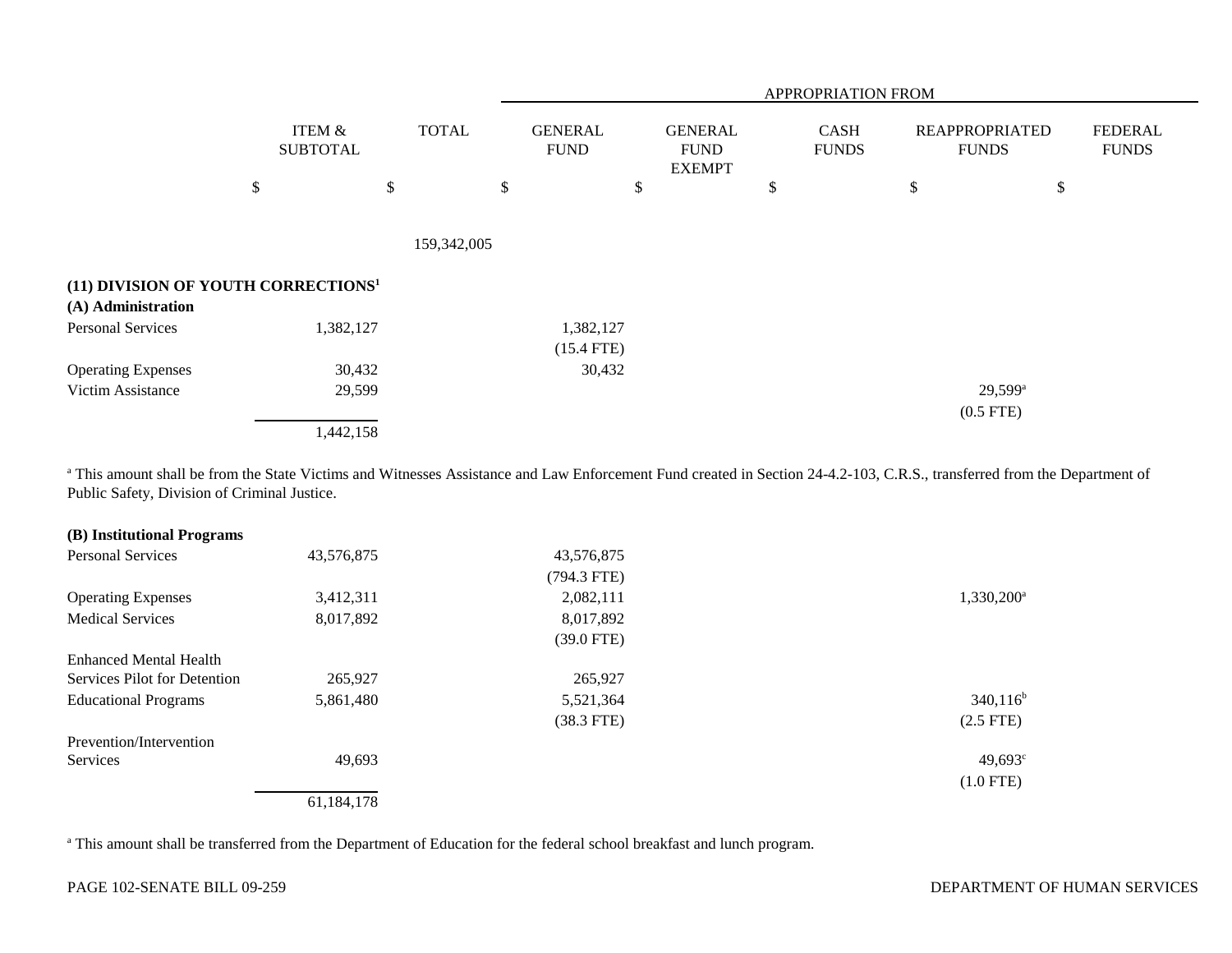|                                                                                                                                                                            |                                      |              |                               |                                                | APPROPRIATION FROM                   |                                       |                                |
|----------------------------------------------------------------------------------------------------------------------------------------------------------------------------|--------------------------------------|--------------|-------------------------------|------------------------------------------------|--------------------------------------|---------------------------------------|--------------------------------|
|                                                                                                                                                                            | <b>ITEM &amp;</b><br><b>SUBTOTAL</b> | <b>TOTAL</b> | <b>GENERAL</b><br><b>FUND</b> | <b>GENERAL</b><br><b>FUND</b><br><b>EXEMPT</b> | <b>CASH</b><br><b>FUNDS</b>          | <b>REAPPROPRIATED</b><br><b>FUNDS</b> | <b>FEDERAL</b><br><b>FUNDS</b> |
|                                                                                                                                                                            | \$                                   | \$           | \$                            | \$                                             | \$                                   | \$                                    | \$                             |
| <sup>b</sup> This amount shall be transferred from the Department of Education.<br><sup>c</sup> This amount shall be transferred from the Alcohol and Drug Abuse Division. |                                      |              |                               |                                                |                                      |                                       |                                |
| (C) Community Programs                                                                                                                                                     |                                      |              |                               |                                                |                                      |                                       |                                |
| <b>Personal Services</b>                                                                                                                                                   | 8,097,328                            |              | 7,740,718<br>$(116.0$ FTE)    |                                                | $50,669$ <sup>a</sup><br>$(1.0$ FTE) | $46,008^b$                            | $259,933^{\circ}$              |
| <b>Operating Expenses</b><br><b>Purchase of Contract</b>                                                                                                                   | 351,377                              |              | 348,929                       |                                                | $2,448^a$                            |                                       |                                |
| Placements <sup>30</sup>                                                                                                                                                   | 42,463,536                           |              | 40,928,081                    |                                                |                                      | $1,535,455^{\rm b}$                   |                                |
| Managed Care Pilot Project                                                                                                                                                 | 1,390,441                            |              | 1,357,105                     |                                                |                                      | $33,336^b$                            |                                |
| S.B. 91-94 Programs                                                                                                                                                        | 13,297,559                           |              | 13,297,559                    |                                                |                                      |                                       |                                |
| Parole Program Services                                                                                                                                                    | 5,983,517                            |              | 5,073,661                     |                                                |                                      |                                       | $909,856^{\circ}$              |
| Juvenile Sex Offender Staff                                                                                                                                                |                                      |              |                               |                                                |                                      |                                       |                                |
| Training                                                                                                                                                                   | 47,060                               |              | 8,810                         |                                                | $38,250$ <sup>d</sup>                |                                       |                                |
|                                                                                                                                                                            | 71,630,818                           |              |                               |                                                |                                      |                                       |                                |

<sup>a</sup> These amounts shall be from the contractor for the Ridge View facility pursuant to Section 19-2-411.5 (2) (e), C.R.S.

<sup>b</sup> These amounts shall be from Medicaid funds transferred from the Department of Health Care Policy and Financing.

c These amounts shall be from Title IV-E of the Social Security Act.

<sup>d</sup> This amount shall be from the Sex Offender Surcharge Fund created in Section 18-21-103 (3), C.R.S.

# 134,257,154

| <b>TOTALS PART VII</b> |         |                   |                                  |               |               |
|------------------------|---------|-------------------|----------------------------------|---------------|---------------|
| (HUMAN SERVICES)       | 150,222 | .489.340<br>\$674 | $.457.986^{\mathrm{a}}$<br>I350. | \$448 877 453 | \$700 634 443 |

a Of this amount, \$114,903,833 contains an (L) notation.

**FOOTNOTES** -- The following statements are referenced to the numbered footnotes throughout section 2.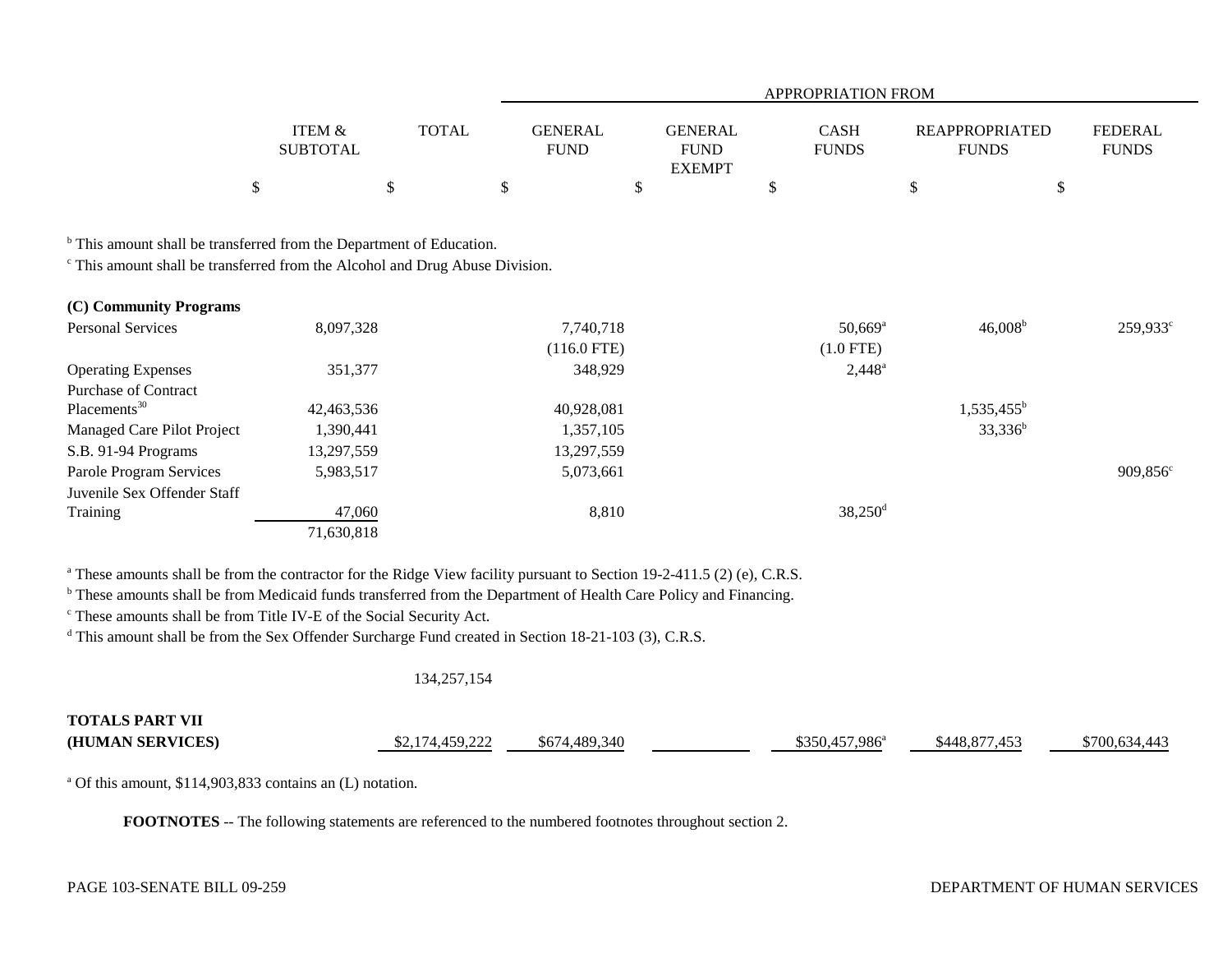|                 |              |                | APPROPRIATION FROM |  |                                      |                |  |  |  |
|-----------------|--------------|----------------|--------------------|--|--------------------------------------|----------------|--|--|--|
| ITEM &          | <b>TOTAL</b> | <b>GENERAL</b> | <b>GENERAL</b>     |  | <b>CASH</b><br><b>REAPPROPRIATED</b> | <b>FEDERAL</b> |  |  |  |
| <b>SUBTOTAL</b> |              | <b>FUND</b>    | <b>FUND</b>        |  | <b>FUNDS</b><br><b>FUNDS</b>         | <b>FUNDS</b>   |  |  |  |
|                 |              |                | <b>EXEMPT</b>      |  |                                      |                |  |  |  |
|                 |              |                |                    |  |                                      |                |  |  |  |

- 1 Department of Corrections, Management, Executive Director's Office Subprogram; Department of Human Services, Mental Health and Alcohol and Drug Abuse Services, Alcohol and Drug Abuse Division; and Division of Youth Corrections; Judicial Department, Probation and Related Services; and Department of Public Safety, Division of Criminal Justice; and Colorado Bureau of Investigation -- State agencies involved in multi-agency programs requiring separate appropriations to each agency are requested to designate one lead agency to be responsible for submitting a comprehensive annual budget request for such programs to the Joint Budget Committee, including prior year, request year, and three year forecasts for revenues into the fund and expenditures from the fund by agency. The requests should be sustainable for the length of the forecast based on anticipated revenues. Each agency is still requested to submit its portion of such request with its own budget document. This applies to requests for appropriation from the Drug Offender Surcharge Fund, the Offender Identification Fund, the Sex Offender Surcharge Fund, the Persistent Drunk Driver Cash Fund, and the Alcohol and Drug Driving Safety Program Fund, among other programs.
- 20 Department of Human Services, County Administration, County Share of Offsetting Revenues -- It is the intent of the General Assembly that, pursuant to Section 26-13-108, C.R.S., the Department utilize recoveries to offset the costs of providing public assistance. This appropriation represents an estimate of the county share of such recoveries and, if the amount of the county share of such recoveries is greater than the amount reflected in this appropriation, the Department is authorized to disburse an amount in excess of this appropriation to reflect the actual county share of such recoveries.
- 21 Department of Human Services, County Administration, County Incentive Payments; Office of Self Sufficiency, Colorado Works Program, County Block Grants -- It is the intent of the General Assembly that, pursuant to Sections 26-13-108 and 26-13-112.5 (2), C.R.S., the Department distribute child support incentive payments to counties. This appropriation represents an estimate of one-half of the State share of recoveries of amounts of support for public assistance recipients, as described in Section 26-13-108, C.R.S. If the amount of one-half of the State share of such recoveries is greater than the amount reflected in this appropriation, the Department is authorized to distribute an amount in excess of this appropriation to reflect one-half of the actual State share of such recoveries.
- 22 Department of Human Services, Division of Child Welfare -- It is the intent of the General Assembly to encourage counties to serve children in the most appropriate and least restrictive manner. For this purpose, the Department may transfer funds among all line items in this long bill group total for the Division of Child Welfare.
- 23 Department of Human Services, Division of Child Welfare, Family and Children's Programs -- It is the intent of the General Assembly that \$4,088,723 of the funds appropriated for this line item be used to assist county departments of social services in implementing and expanding family- and community-based services for adolescents. It is the intent of the General Assembly that such services be based on a program or programs that have been demonstrated to be effective in reducing the need for higher cost residential services.